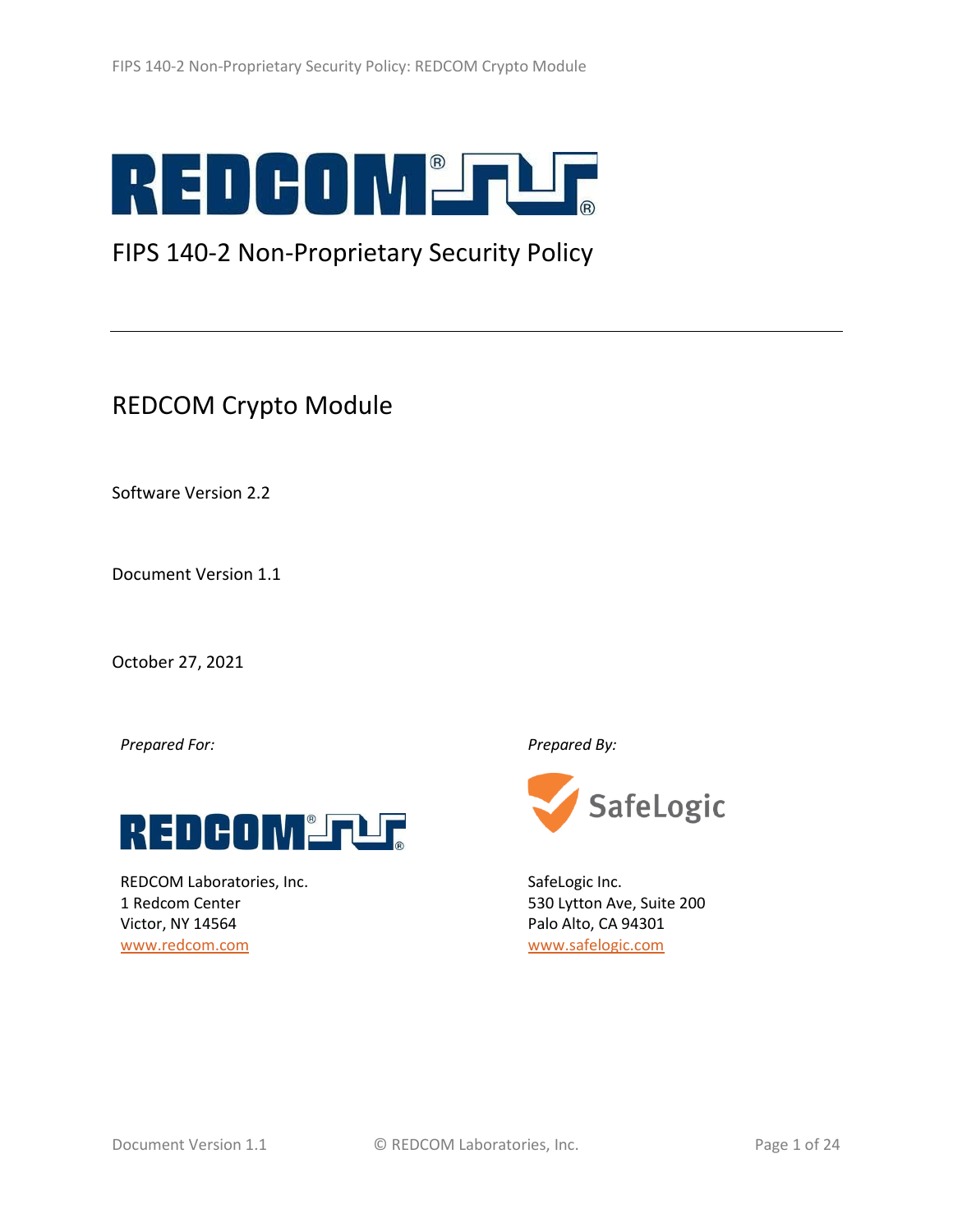## **Overview**

This document provides a non-proprietary FIPS 140-2 Security Policy for the REDCOM Crypto Module.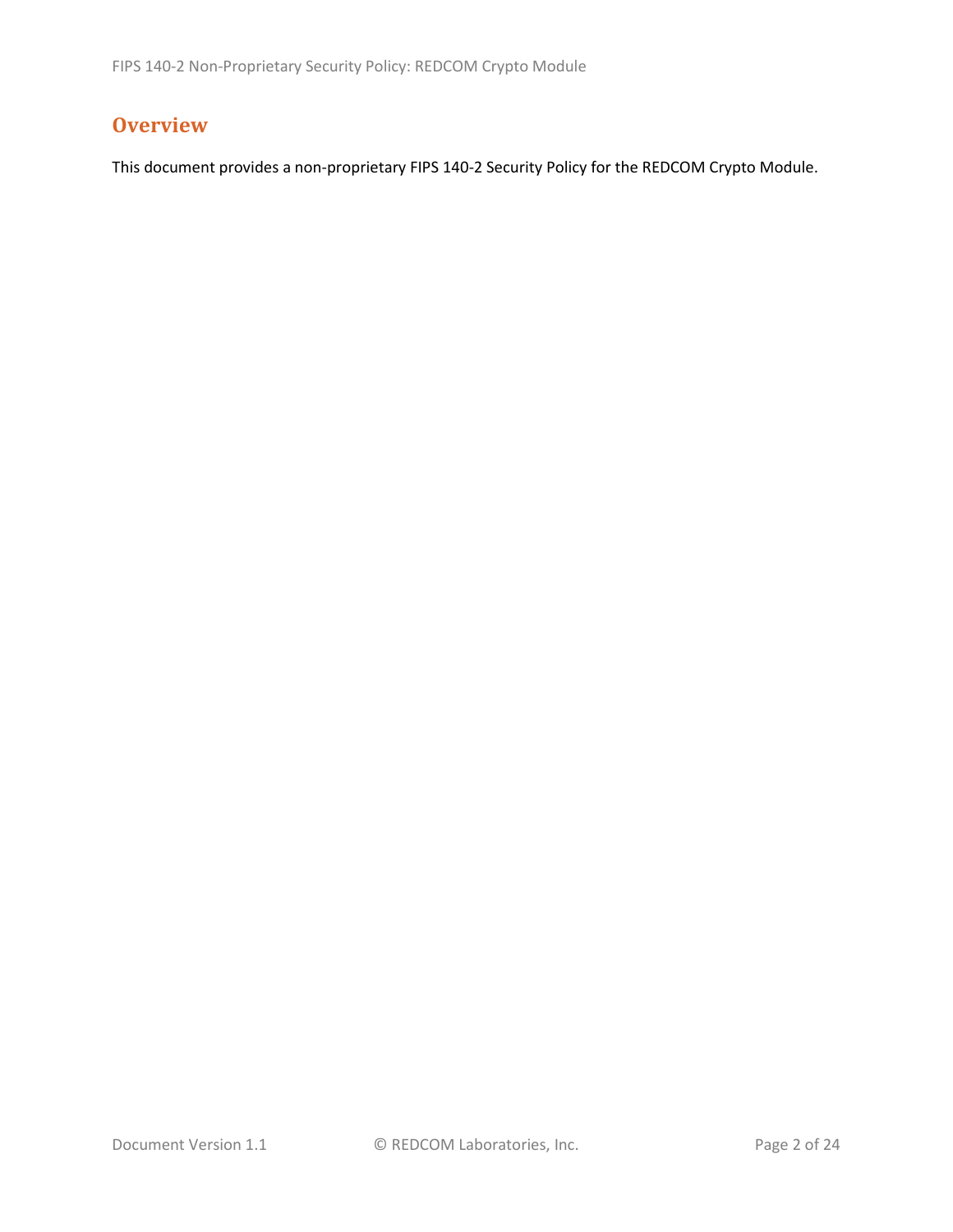# **Table of Contents**

| $\mathbf{1}$ |               |                                                                                                 |  |
|--------------|---------------|-------------------------------------------------------------------------------------------------|--|
|              | 1.1           |                                                                                                 |  |
|              | 1.2           |                                                                                                 |  |
|              | 1.3           |                                                                                                 |  |
|              | 1.4           |                                                                                                 |  |
|              | 1.5           |                                                                                                 |  |
| $\mathbf{2}$ |               |                                                                                                 |  |
|              | 2.1           |                                                                                                 |  |
|              | 2.1.1         |                                                                                                 |  |
|              | 2.1.2         |                                                                                                 |  |
|              | 2.1.3         |                                                                                                 |  |
|              | $2.2^{\circ}$ |                                                                                                 |  |
|              | 2.3           |                                                                                                 |  |
|              | 2.3.1         |                                                                                                 |  |
|              | 2.3.2         |                                                                                                 |  |
|              | 2.4           |                                                                                                 |  |
|              | $2.5\,$       |                                                                                                 |  |
|              | 2.6           |                                                                                                 |  |
|              | 2.6.1         |                                                                                                 |  |
|              | 2.6.2         | Key/Critical Security Parameter (CSP) Authorized Access and Use by Role and Service/Function 19 |  |
|              | 2.6.3         |                                                                                                 |  |
|              | 2.6.4         |                                                                                                 |  |
|              | 2.7           |                                                                                                 |  |
|              | 2.7.1         |                                                                                                 |  |
|              | 2.7.2         |                                                                                                 |  |
|              | 2.7.3         |                                                                                                 |  |
|              | 2.8           |                                                                                                 |  |
| 3            |               |                                                                                                 |  |
|              | 3.1           |                                                                                                 |  |
|              | 3.1.1         |                                                                                                 |  |
|              | 3.1.2         |                                                                                                 |  |
|              | 3.2           |                                                                                                 |  |
|              | 3.2.1         |                                                                                                 |  |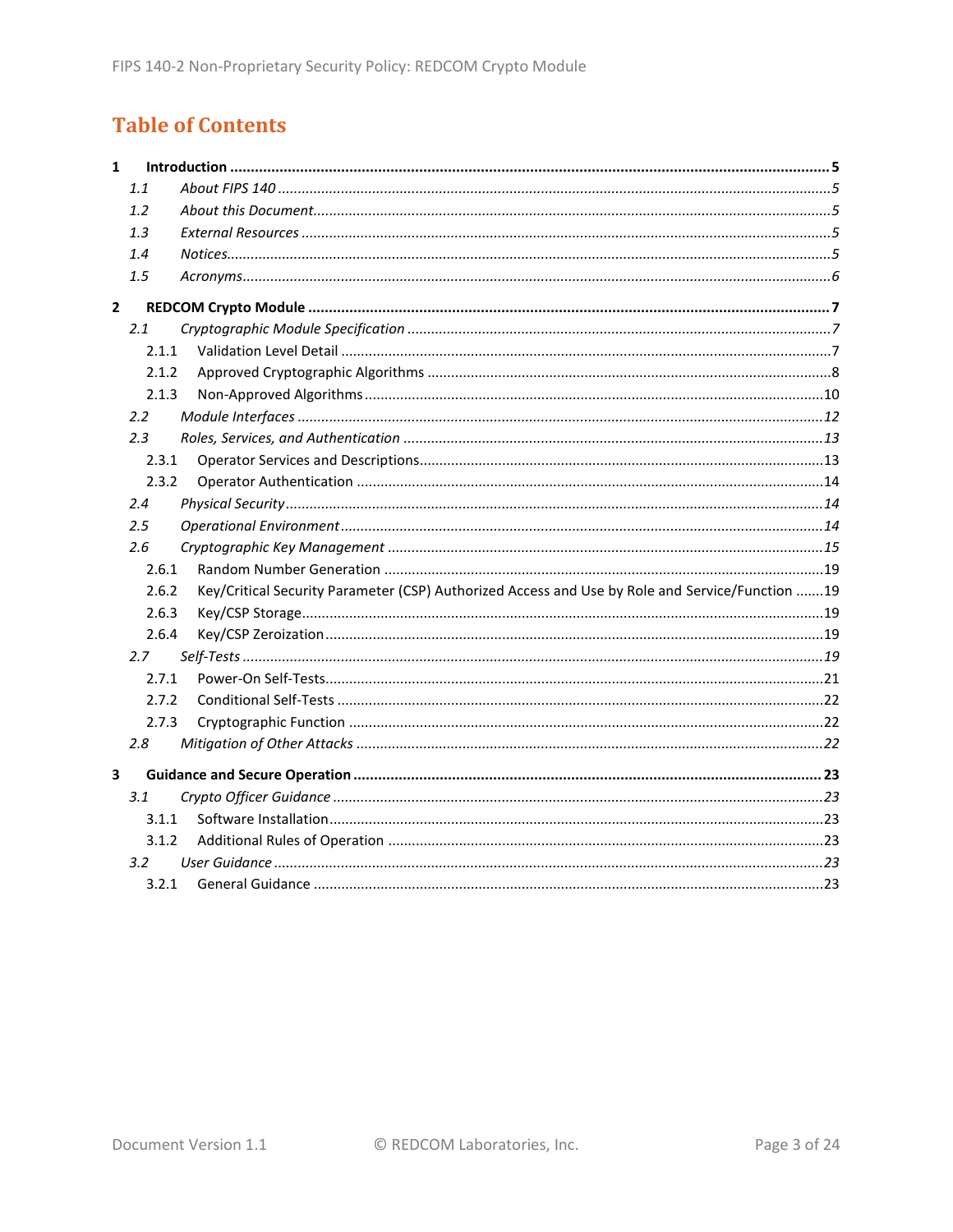# **List of Tables**

# **List of Figures**

|--|--|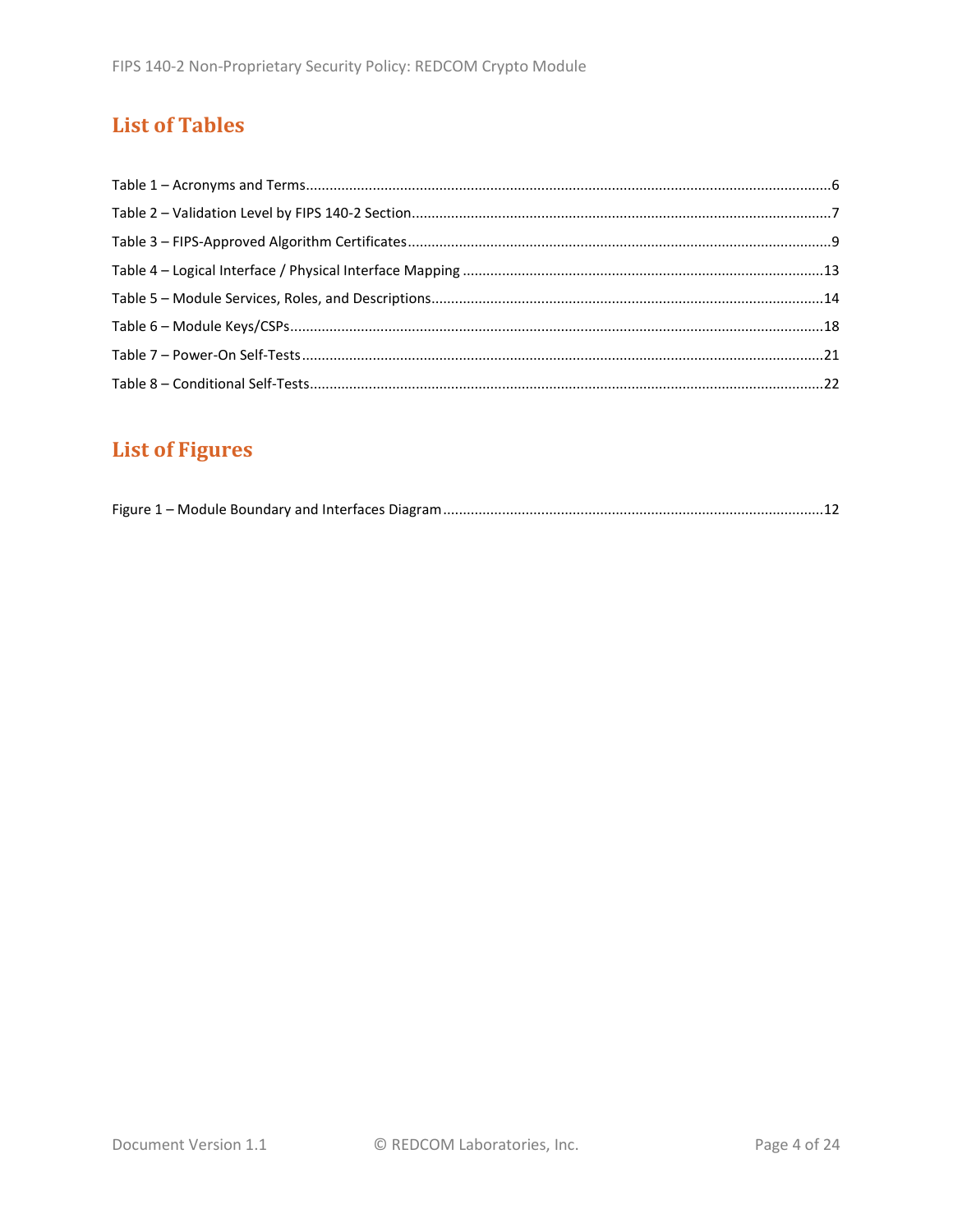## <span id="page-4-0"></span>**1 Introduction**

## <span id="page-4-1"></span>**1.1 About FIPS 140**

Federal Information Processing Standards Publication 140-2 — Security Requirements for Cryptographic Modules specifies requirements for cryptographic modules to be deployed in a Sensitive but Unclassified environment. The National Institute of Standards and Technology (NIST) and Canadian Centre for Cyber Security (CCCS) Cryptographic Module Validation Program (CMVP) run the FIPS 140 program. The NVLAP accredits independent testing labs to perform FIPS 140 testing; the CMVP validates modules meeting FIPS 140 validation. *Validated* is the term given to a module that is documented and tested against the FIPS 140 criteria.

More information is available on the CMVP website at [http://csrc.nist.gov/groups/STM/cmvp/index.html.](http://csrc.nist.gov/groups/STM/cmvp/index.html)

## <span id="page-4-2"></span>**1.2 About this Document**

This non-proprietary Cryptographic Module Security Policy for the REDCOM Crypto Module from REDCOM Laboratories, Inc. ("REDCOM") provides an overview of the product and a high-level description of how it meets the security requirements of FIPS 140-2. This document contains details on the module's cryptographic keys and critical security parameters. This Security Policy concludes with instructions and guidance on running the module in a FIPS 140-2 mode of operation.

The REDCOM Crypto Module may also be referred to as the "module" in this document.

## <span id="page-4-3"></span>**1.3 External Resources**

The REDCOM website [\(www.redcom.com\)](http://www.redcom.com/) contains information on REDCOM services and products. The Cryptographic Module Validation Program website contains links to the FIPS 140-2 certificate REDCOM contact information.

#### <span id="page-4-4"></span>**1.4 Notices**

This document may be freely reproduced and distributed in its entirety without modification.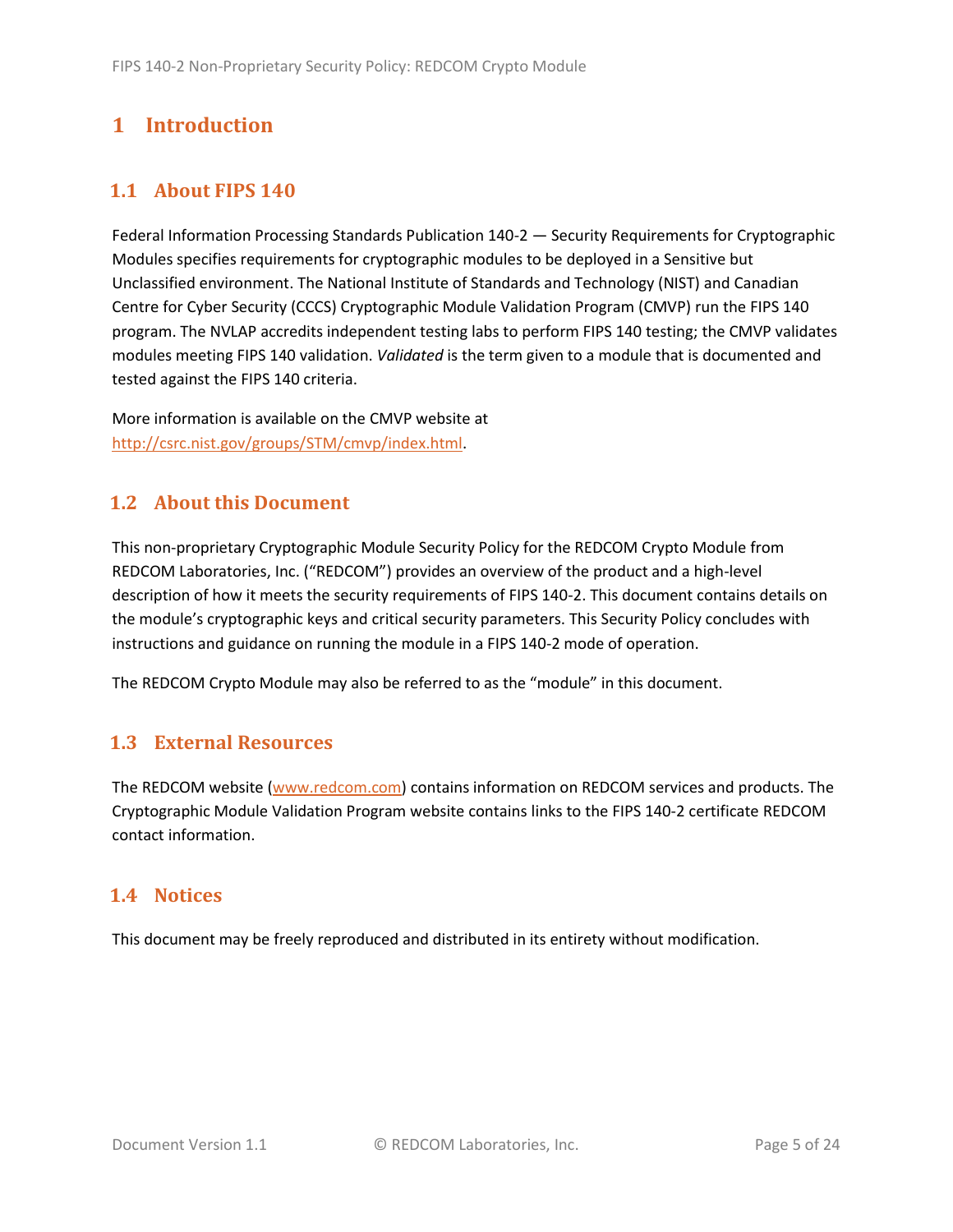## <span id="page-5-0"></span>**1.5 Acronyms**

| <b>Acronym</b> | Term                                           |  |  |  |
|----------------|------------------------------------------------|--|--|--|
| <b>AES</b>     | <b>Advanced Encryption Standard</b>            |  |  |  |
| <b>ANSI</b>    | American National Standards Institute          |  |  |  |
| <b>API</b>     | <b>Application Programming Interface</b>       |  |  |  |
| <b>CMVP</b>    | Cryptographic Module Validation Program        |  |  |  |
| CO             | Crypto Officer                                 |  |  |  |
| CCCS           | Canadian Centre for Cyber Security             |  |  |  |
| <b>CSP</b>     | <b>Critical Security Parameter</b>             |  |  |  |
| <b>DES</b>     | Data Encryption Standard                       |  |  |  |
| <b>DH</b>      | Diffie-Hellman                                 |  |  |  |
| <b>DRBG</b>    | Deterministic Random Bit Generator             |  |  |  |
| <b>DSA</b>     | Digital Signature Algorithm                    |  |  |  |
| <b>EC</b>      | <b>Elliptic Curve</b>                          |  |  |  |
| <b>EMC</b>     | <b>Electromagnetic Compatibility</b>           |  |  |  |
| <b>EMI</b>     | Electromagnetic Interference                   |  |  |  |
| <b>FCC</b>     | <b>Federal Communications Commission</b>       |  |  |  |
| <b>FIPS</b>    | Federal Information Processing Standard        |  |  |  |
| <b>GPC</b>     | <b>General Purpose Computer</b>                |  |  |  |
| GUI            | <b>Graphical User Interface</b>                |  |  |  |
| <b>HMAC</b>    | (Keyed-) Hash Message Authentication Code      |  |  |  |
| <b>KAT</b>     | <b>Known Answer Test</b>                       |  |  |  |
| <b>MAC</b>     | <b>Message Authentication Code</b>             |  |  |  |
| <b>MD</b>      | <b>Message Digest</b>                          |  |  |  |
| <b>NIST</b>    | National Institute of Standards and Technology |  |  |  |
| <b>OS</b>      | <b>Operating System</b>                        |  |  |  |
| <b>PKCS</b>    | Public-Key Cryptography Standards              |  |  |  |
| <b>PRNG</b>    | Pseudo Random Number Generator                 |  |  |  |
| <b>PSS</b>     | Probabilistic Signature Scheme                 |  |  |  |
| <b>RNG</b>     | Random Number Generator                        |  |  |  |
| <b>RSA</b>     | Rivest, Shamir, and Adleman                    |  |  |  |
| <b>SHA</b>     | Secure Hash Algorithm                          |  |  |  |
| SSL            | Secure Sockets Layer                           |  |  |  |
| Triple-DES     | Triple Data Encryption Algorithm               |  |  |  |
| <b>TLS</b>     | <b>Transport Layer Security</b>                |  |  |  |
| <b>USB</b>     | <b>Universal Serial Bus</b>                    |  |  |  |

The following table defines acronyms found in this document:

**Table 1 – Acronyms and Terms**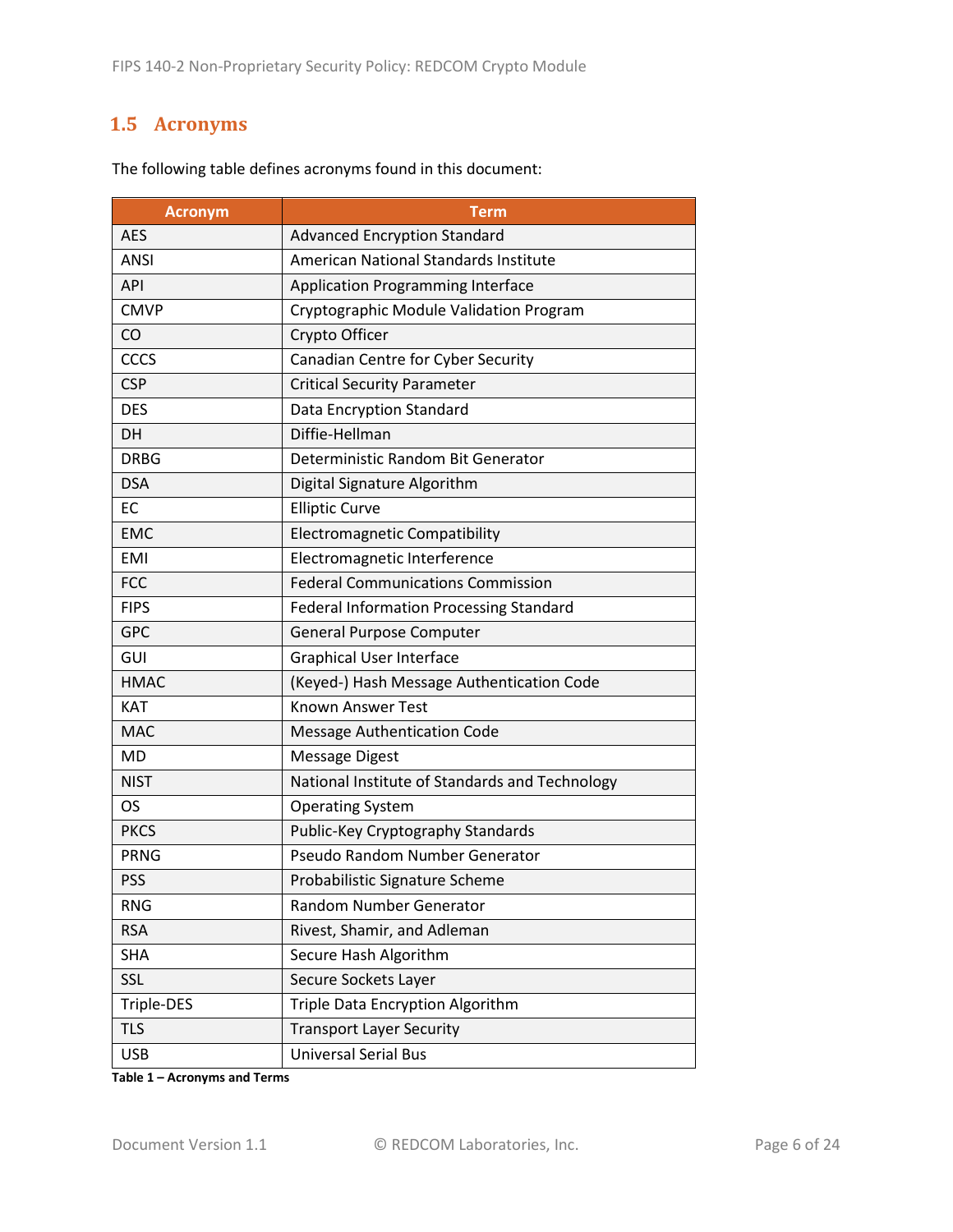## <span id="page-6-0"></span>**2 REDCOM Crypto Module**

## <span id="page-6-1"></span>**2.1 Cryptographic Module Specification**

The REDCOM Crypto Module is a standards-based "Drop-in Compliance" cryptographic engine for unified communications devices and infrastructure. REDCOM Crypto Module offloads functions for secure key management, data integrity, data at rest encryption, and secure communications to a trusted implementation.

The module's logical cryptographic boundary is the shared library files and their integrity check HMAC files. The module is a multi-chip standalone embodiment installed on a General Purpose Device.

All operations of the module occur via calls from host applications and their respective internal daemons/processes. As such there are no untrusted services calling the services of the module.

The module supports two modes of operation: Approved and non-Approved. The module will be in the FIPS-approved mode when all power up self-tests have completed successfully, and only Approved algorithms are invoked. See *Approved Cryptographic Algorithms* section below for a list of the supported Approved algorithms and *Non-Approved but Allowed Cryptographic Algorithms* for allowed algorithms. The non-Approved mode is entered when a non-Approved algorithm is invoked. See *Non-Approved Algorithms* for a list of non-Approved algorithms.

#### <span id="page-6-2"></span>**2.1.1 Validation Level Detail**

| <b>FIPS 140-2 Section Title</b>                              | <b>Validation Level</b> |
|--------------------------------------------------------------|-------------------------|
| Cryptographic Module Specification                           |                         |
| Cryptographic Module Ports and Interfaces                    |                         |
| Roles, Services, and Authentication                          | 1                       |
| Finite State Model                                           | 1                       |
| <b>Physical Security</b>                                     | N/A                     |
| <b>Operational Environment</b>                               | 1                       |
| Cryptographic Key Management                                 | 1                       |
| Electromagnetic Interference / Electromagnetic Compatibility | 1                       |
| Self-Tests                                                   | 1                       |
| Design Assurance                                             |                         |
| <b>Mitigation of Other Attacks</b>                           | N/A                     |

The following table lists the level of validation for each area in FIPS 140-2:

**Table 2 – Validation Level by FIPS 140-2 Section**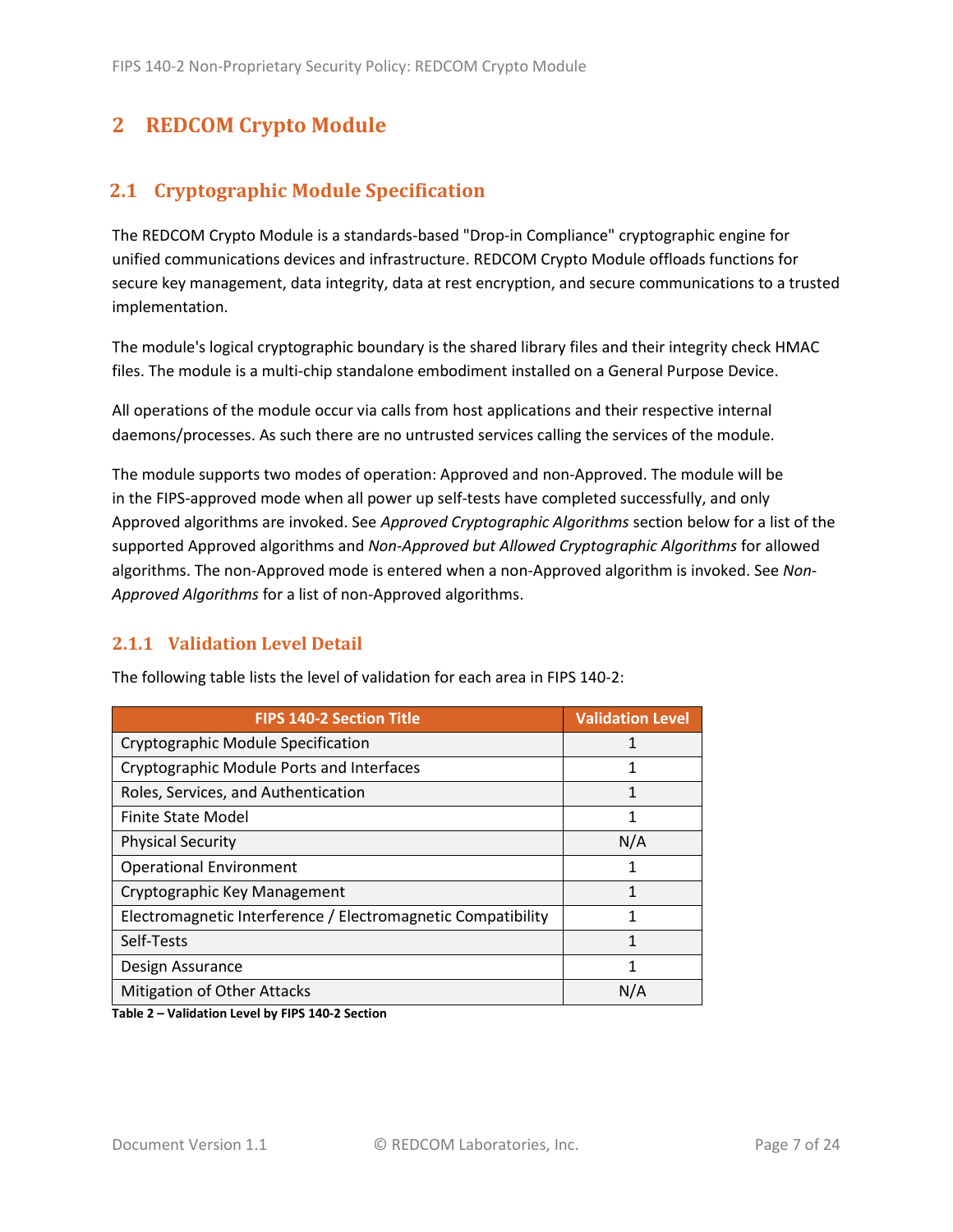## <span id="page-7-0"></span>**2.1.2 Approved Cryptographic Algorithms**

The module's cryptographic algorithm implementations have received the following certificate numbers from the Cryptographic Algorithm Validation Program:

| <b>Algorithm</b>                                                                | <b>CAVP Certificate</b> |
|---------------------------------------------------------------------------------|-------------------------|
| <b>AES</b>                                                                      | 4750                    |
| ECB (e/d; 128, 192, 256)                                                        |                         |
| CBC (e/d; 128, 192, 256)                                                        |                         |
| CFB1 (e/d; 128, 192, 256)                                                       |                         |
| CFB8 (e/d; 128, 192, 256)<br>CFB128 (e/d; 128, 192, 256)                        |                         |
| <b>OFB</b> (e/d; 128, 192, 256)                                                 |                         |
| <b>CTR</b> (ext only; 128, 192, 256)                                            |                         |
|                                                                                 |                         |
| <b>CCM</b> (KS: 128, 192, 256)                                                  |                         |
| CMAC (Generation/Verification) (KS: 128, 192, 256)                              |                         |
|                                                                                 |                         |
| GCM (KS: AES_128(e/d), AES_192(e/d), AES_256(e/d))                              |                         |
| HMAC-SHA-1, HMAC-SHA-224, HMAC-SHA-256, HMAC-SHA-384, HMAC-SHA-                 | 3164                    |
| 512                                                                             |                         |
| <b>DSA</b>                                                                      | 1273                    |
| FIPS 186-4                                                                      |                         |
| PQG Gen: 2048 & 3072 (using SHA-2)                                              |                         |
| PQG Ver: 1024, 2048 & 3072 (using SHA-1 and SHA-2)                              |                         |
| Key Pair: 2048-bit & 3072-bit                                                   |                         |
| Sig Gen: 2048-bit & 3072-bit (using SHA-2)                                      |                         |
| Sig Ver: 1024-bit, 2048-bit & 3072-bit (using SHA-1 & SHA-2)                    |                         |
| <b>ECDSA</b>                                                                    | 1185                    |
| FIPS 186-4                                                                      |                         |
| Key Pair Generation: Curves (P-224, P-256, P-384, P-521, K-233, K-283, K-409,   |                         |
| K-571, B-233, B-283, B-409 & B-571)                                             |                         |
| PKV: Curves All P, K & B                                                        |                         |
| Sig Gen: (P-224, P-256, P-384, P-521, K-233, K-283, K-409, K-571, B-233, B-283, |                         |
| B-409 & B-571) (SHA-2)                                                          |                         |
| Sig Ver: Curves (P-192, P224, P-256, P-384, P-521, K-163, K-233, K-283, K-409,  |                         |
| K-571, B-163, B-233, B-283, B-409 & B-571) (using SHA-1 and SHA-2)              |                         |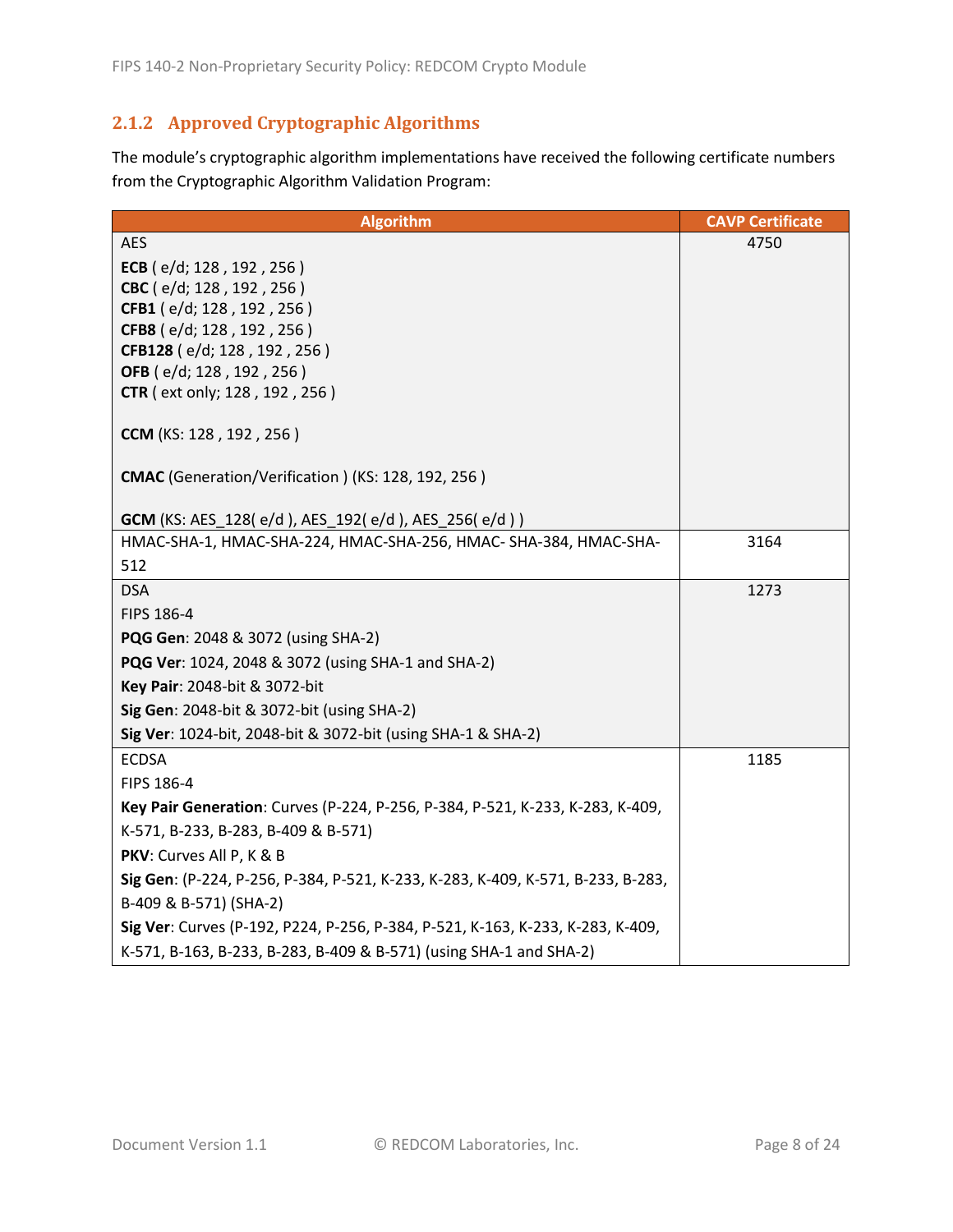| <b>Algorithm</b>                                                                                                            | <b>CAVP Certificate</b> |
|-----------------------------------------------------------------------------------------------------------------------------|-------------------------|
| RSA (X9.31, PKCS #1.5, PSS)                                                                                                 | 2594                    |
| FIPS 186-2                                                                                                                  |                         |
| <b>ANSIX9.31</b>                                                                                                            |                         |
| Sig Gen: 4096 bit (using SHA-2)                                                                                             |                         |
| Sig Ver: 1024-bit, 1536-bit, 2048-bit, 3072-bit & 4096-bit (any SHA size)                                                   |                         |
|                                                                                                                             |                         |
| <b>PKCS1 V15</b>                                                                                                            |                         |
| Sig Gen: 4096-bit (using SHA-2)                                                                                             |                         |
| Sig Ver: 1024-bit, 1536-bit, 2048-bit, 3072-bit & 4096-bit (any SHA size)                                                   |                         |
|                                                                                                                             |                         |
| <b>PSS</b>                                                                                                                  |                         |
| Sig Gen: 4096-bit (using SHA-2)                                                                                             |                         |
| Sig Ver: 1024-bit, 1536-bit, 2048-bit, 3072-bit & 4096-bit (any SHA size)                                                   |                         |
|                                                                                                                             |                         |
| FIPS 186-4                                                                                                                  |                         |
| <b>ANSIX9.31</b>                                                                                                            |                         |
| Sig Gen: 2048-bit & 3072-bit (using SHA-2)                                                                                  |                         |
| Sig Ver: 1024-bit, 2048-bit, & 3072-bit (any SHA size)                                                                      |                         |
|                                                                                                                             |                         |
| <b>PKCS1 V15</b>                                                                                                            |                         |
| Sig Gen: 2048-bit & 3072-bit (using SHA-2)                                                                                  |                         |
| Sig Ver: 1024-bit, 2048-bit, & 3072-bit (any SHA size)                                                                      |                         |
|                                                                                                                             |                         |
| <b>PSS</b>                                                                                                                  |                         |
| Sig Gen: 2048-bit & 3072-bit (using SHA-2)                                                                                  |                         |
| Sig Ver: 1024-bit, 2048-bit, & 3072-bit (any SHA size)                                                                      |                         |
| SHA-1, SHA-224, SHA-256, SHA-384, SHA-512                                                                                   | 3893                    |
| Triple-DES                                                                                                                  | 2524                    |
| TECB(KO 1 e/d, KO 2 d only)                                                                                                 |                         |
| TCBC(KO1e/d, KO2donly)                                                                                                      |                         |
| TCFB1(KO 1 e/d, KO 2 d only)                                                                                                |                         |
| TCFB8(KO1e/d, KO2donly)                                                                                                     |                         |
| TCFB64(KO 1 e/d, KO 2 d only)                                                                                               |                         |
| TOFB(KO1e/d, KO2donly)                                                                                                      |                         |
|                                                                                                                             |                         |
| CMAC(KS: 3-Key; Generation/Verification; Block Size(s): Full / Partial)<br>SP 800-90A DRBG (Hash_DRBG, HMAC_DRBG, CTR_DRBG) | 1631                    |
|                                                                                                                             | Vendor Affirmed         |
| <b>CKG</b>                                                                                                                  |                         |

**Table 3 – FIPS-Approved Algorithm Certificates**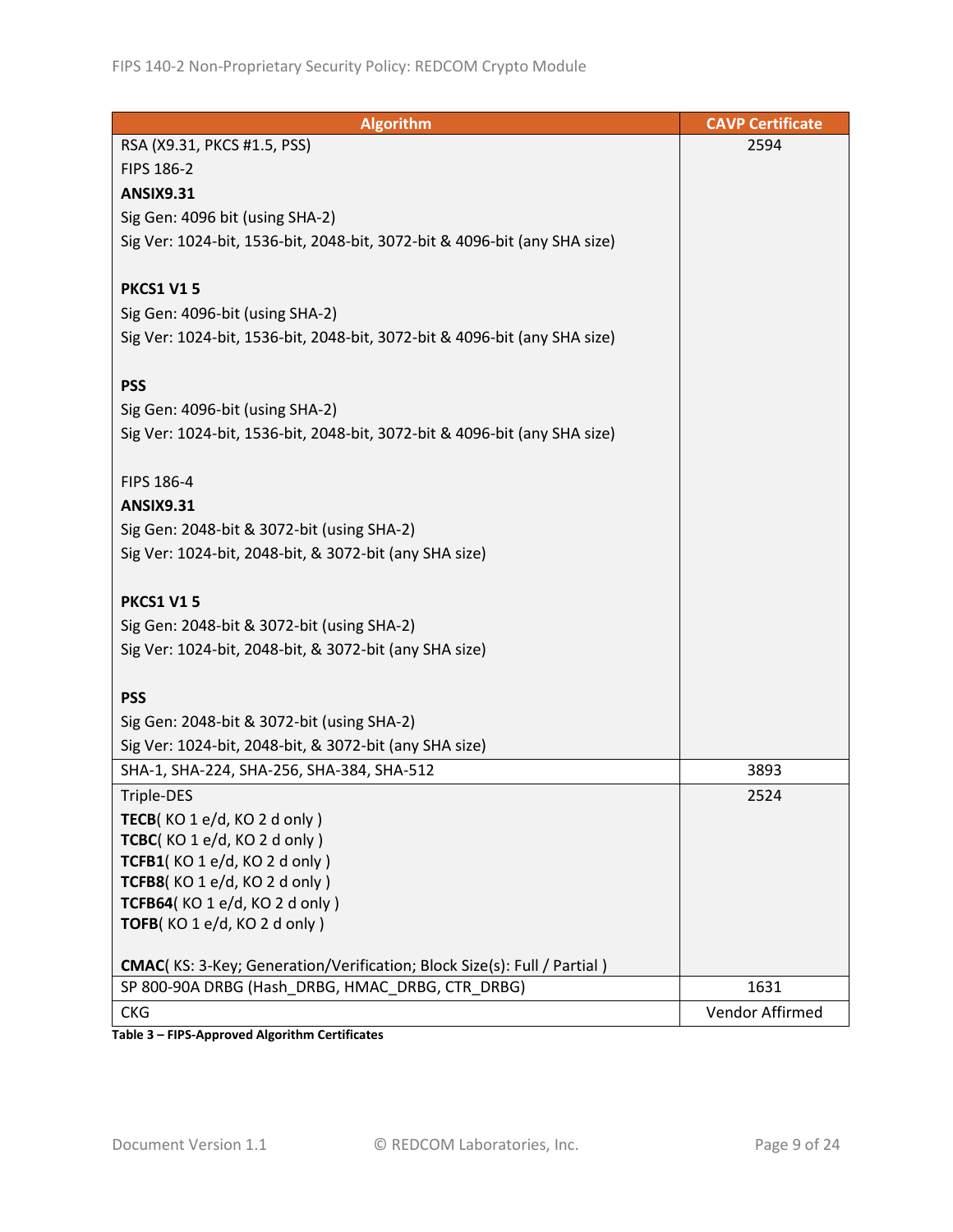#### <span id="page-9-0"></span>**2.1.3 Non-Approved Algorithms**

The module supports a non-approved mode of operation. The algorithms listed in this section are not to be used by the operator in the FIPS Approved mode of operation.

The following algorithms shall not be used:

- AES XTS (  $(KS: XTS_128$  (  $e/d$  )  $(f/p)$  )  $KS: XTS_256$  (  $e/d$  )  $(f/p)$  ).
- EC Diffie Hellman
- RSA (key wrapping; key establishment methodology provides up to 256 bits of encryption strength)

The following algorithms are disallowed as of January 1, 2016 per the NIST SP 800-131A algorithm transitions:

- Random Number Generator Based on ANSI X9.31 Appendix A.2.4
- Two-Key Triple DES Encryption
- Dual EC DRBG

The following algorithms are disallowed as of January 1, 2014 per the NIST SP 800-131A algorithm transitions:

| <b>FIPS 186-4 DSA</b> | PQG Gen 1024-bit (any SHA size), 2048-bit & 3072-bit using SHA-1<br>Key Gen 1024-bit (any SHA size), 2048-bit & 3072-bit using SHA-1<br>Sig Gen 1024-bit (any SHA size), 2048-bit & 3072-bit using SHA-1 |
|-----------------------|----------------------------------------------------------------------------------------------------------------------------------------------------------------------------------------------------------|
| <b>FIPS 186-2 DSA</b> | PQG Gen 1024-bit (any SHA size)<br>Key Gen 1024-bit<br>Sig Gen 1024-bit (any SHA size), 2048-bit & 3072-bit using SHA-1                                                                                  |
| <b>FIPS 186-2 RSA</b> | <b>ANSIX9.31</b><br>Key Gen 1024 & 1536                                                                                                                                                                  |
|                       | <b>ANSIX9.31</b><br>Sig Gen 1024 & 1536 (any SHA size); 2048 & 3072 using SHA-1                                                                                                                          |
|                       | PKCSI V15<br>Sig Gen 1024 & 1536 (any SHA size); 2048 & 3072 using SHA-1                                                                                                                                 |
|                       | <b>PSS</b><br>Sig Gen 1024 & 1536 (any SHA size); 2048 & 3072 using SHA-1                                                                                                                                |
| <b>FIPS 186-4 RSA</b> | <b>ANSIX9.31</b>                                                                                                                                                                                         |

Sig Gen 1024 using SHA-1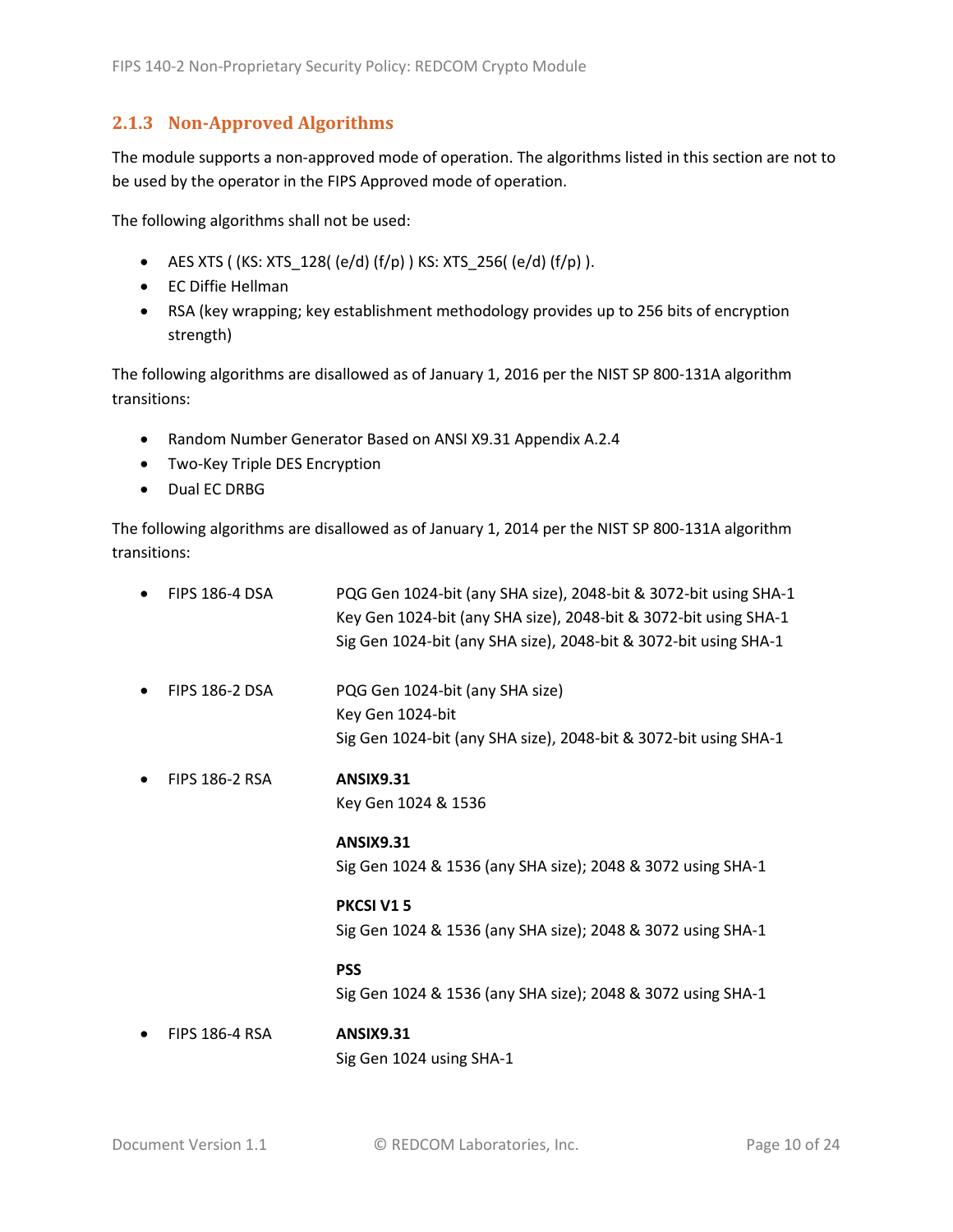#### **PKCSI V1 5** Sig Gen 1024 using SHA-1

**PSS** Sig Gen 1024 using SHA-1

• FIPS 186-2 ECDSA **Key Pair Generation: Curves** P-192, K-163 & B-163 **Sig Gen Curves** All P, K & B • FIPS 186-4 ECDSA **Key Pair Generation: Curves** P-192, K-163 & B-163

> **Sig Gen Curves** P-224, P-256, P-384, P-521, K-233, K-283, K-409, K-571, B-233, B-283, B-409 & B-571) (using SHA-1) P-192-, K-163 & B-163 (any SHA size)

• CVL (ECC CDH KAS)

The following algorithms are disallowed as of September 1, 2020 per the FIPS 186-2 transitions:

- FIPS 186-2 RSA (X9.31, PKCS #1.5, PSS)
	- o **ANSIX9.31**
		- Key Gen: 2048-bit, 3072-bit & 4096-bit
		- Sig Gen: 2048-bit, 3072-bit (any SHA size)
		- Sig Gen: 4096-bit using SHA-1

#### o **PKCS1 V1 5**

- Sig Gen: 2048-bit, 3072-bit (any SHA size)
- Sig Gen: 4096-bit using SHA-1
- o **PSS**
	- Sig Gen: 2048-bit, 3072-bit (any SHA size)
	- Sig Gen: 4096-bit using SHA-1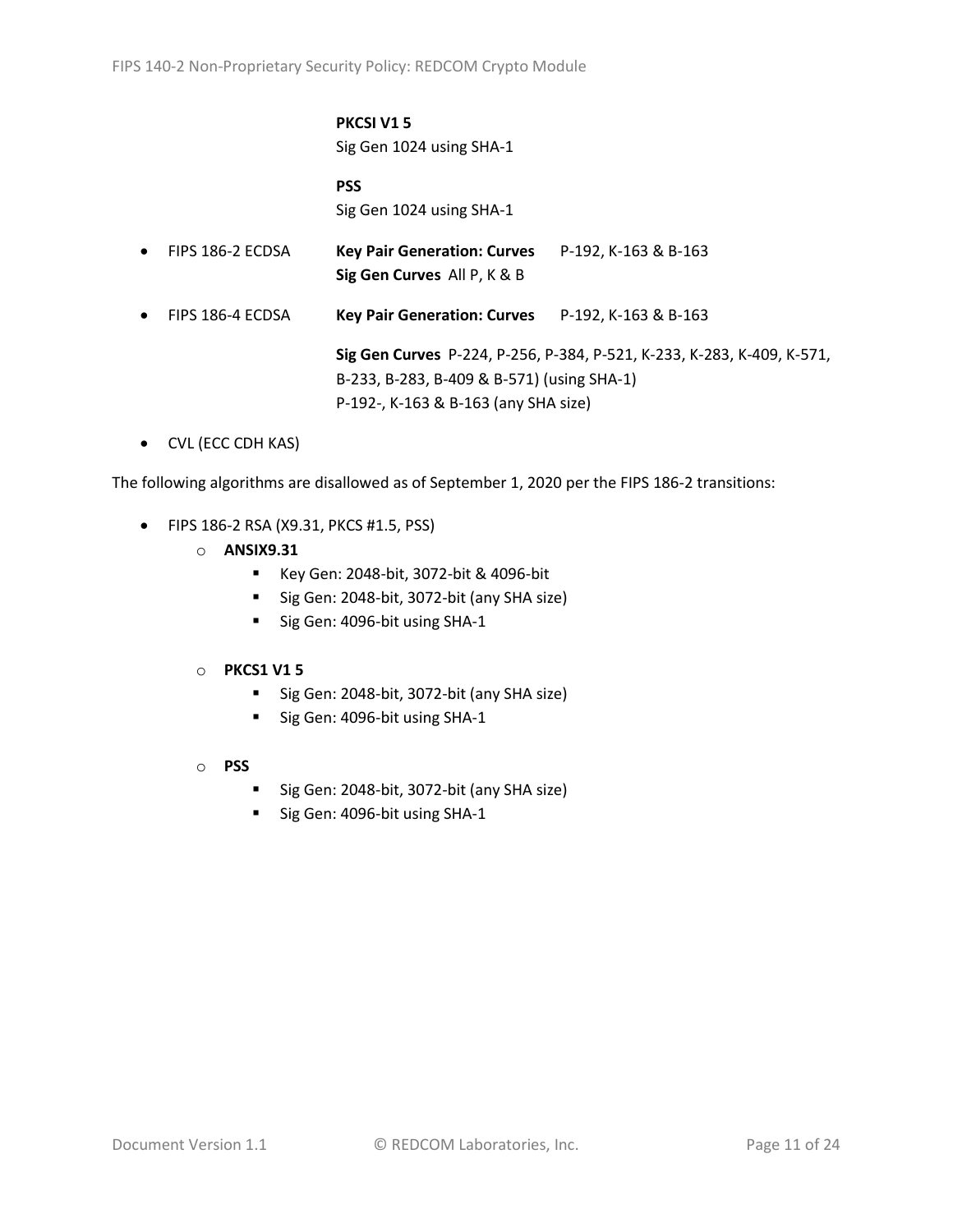## <span id="page-11-0"></span>**2.2 Module Interfaces**

The figure below shows the module's physical and logical block diagram:



<span id="page-11-1"></span>

The interfaces (ports) for the physical boundary include the computer keyboard port, mouse port, network port, USB ports, display and power plug. When operational, the module does not transmit any information across these physical ports because it is a software cryptographic module. Therefore, the module's interfaces are purely logical and are provided through the Application Programming Interface (API) that a calling daemon can operate. The logical interfaces expose services that applications directly call, and the API provides functions that may be called by a referencing application (see Sectio[n 2.3](#page-12-0) – [Roles, Services, and Authentication](#page-12-0) for the list of available functions). The module distinguishes between logical interfaces by logically separating the information according to the defined API.

The API provided by the module is mapped onto the FIPS 140-2 logical interfaces: data input, data output, control input, and status output. Each of the FIPS 140-2 logical interfaces relates to the module's callable interface, as follows: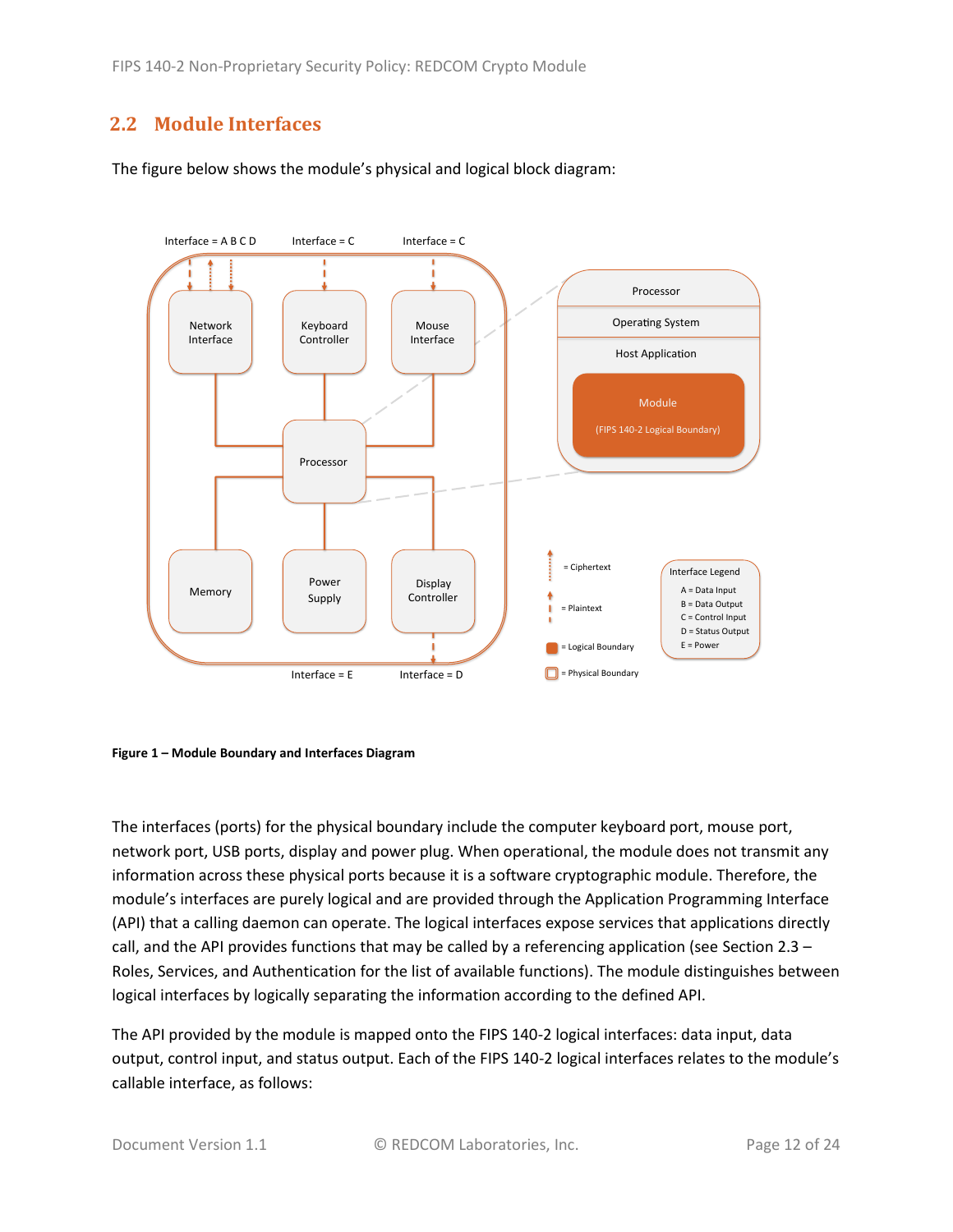| <b>FIPS 140-2 Interface</b> | <b>Logical Interface</b>          | <b>Module Physical Interface</b> |
|-----------------------------|-----------------------------------|----------------------------------|
| Data Input                  | Input parameters of API function  | Network Interface                |
|                             | calls                             |                                  |
| Data Output                 | Output parameters of API function | Network Interface                |
|                             | calls                             |                                  |
| Control Input               | API function calls                | Keyboard Interface, Mouse        |
|                             |                                   | Interface                        |
| <b>Status Output</b>        | For FIPS mode, function calls     | <b>Display Controller</b>        |
|                             | returning status information and  |                                  |
|                             | return codes provided by API      |                                  |
|                             | function calls.                   |                                  |
| Power                       | None                              | Power Supply                     |

**Table 4 – Logical Interface / Physical Interface Mapping**

As shown in Figure 1 – [Module Boundary and Interfaces Diagram](#page-11-1) and Table 5 – Module [Services, Roles,](#page-13-3) [and Descriptions,](#page-13-3) the output data path is provided by the data interfaces and is logically disconnected from processes performing key generation or zeroization. No key information will be output through the data output interface when the module zeroizes keys.

## <span id="page-12-0"></span>**2.3 Roles, Services, and Authentication**

The module supports a Crypto Officer and a User role. The module does not support a Maintenance role. The User and Crypto-Officer roles are implicitly assumed by the entity accessing services implemented by the Module.

#### <span id="page-12-1"></span>**2.3.1 Operator Services and Descriptions**

The module supports services that are available to users in the various roles. All of the services are described in detail in the module's user documentation. The following table shows the services available to the various roles and the access to cryptographic keys and CSPs resulting from services:

| <b>Service</b>           | <b>Roles</b>   | <b>CSP / Algorithm</b>                  | <b>Permission</b>  |
|--------------------------|----------------|-----------------------------------------|--------------------|
| Module initialization    | Crypto         | <b>None</b>                             | CO:                |
|                          | <b>Officer</b> |                                         | execute            |
|                          |                |                                         |                    |
| Symmetric                | User           | AES Key, Triple-DES Key                 | User:              |
| encryption/decryption    |                |                                         | read/write/execute |
| Digital signature        | User           | RSA Private Key, DSA Private Key, ECDSA | User:              |
| generation               |                | Private Key                             | read/write/execute |
| <b>Digital Signature</b> | User           | RSA Public Key, DSA Public Key, ECDSA   | User:              |
| verification             |                | Public Key                              | read/write/execute |
| Symmetric key            | User           | AES Key, Triple-DES Key                 | User:              |
| generation               |                |                                         | read/write/execute |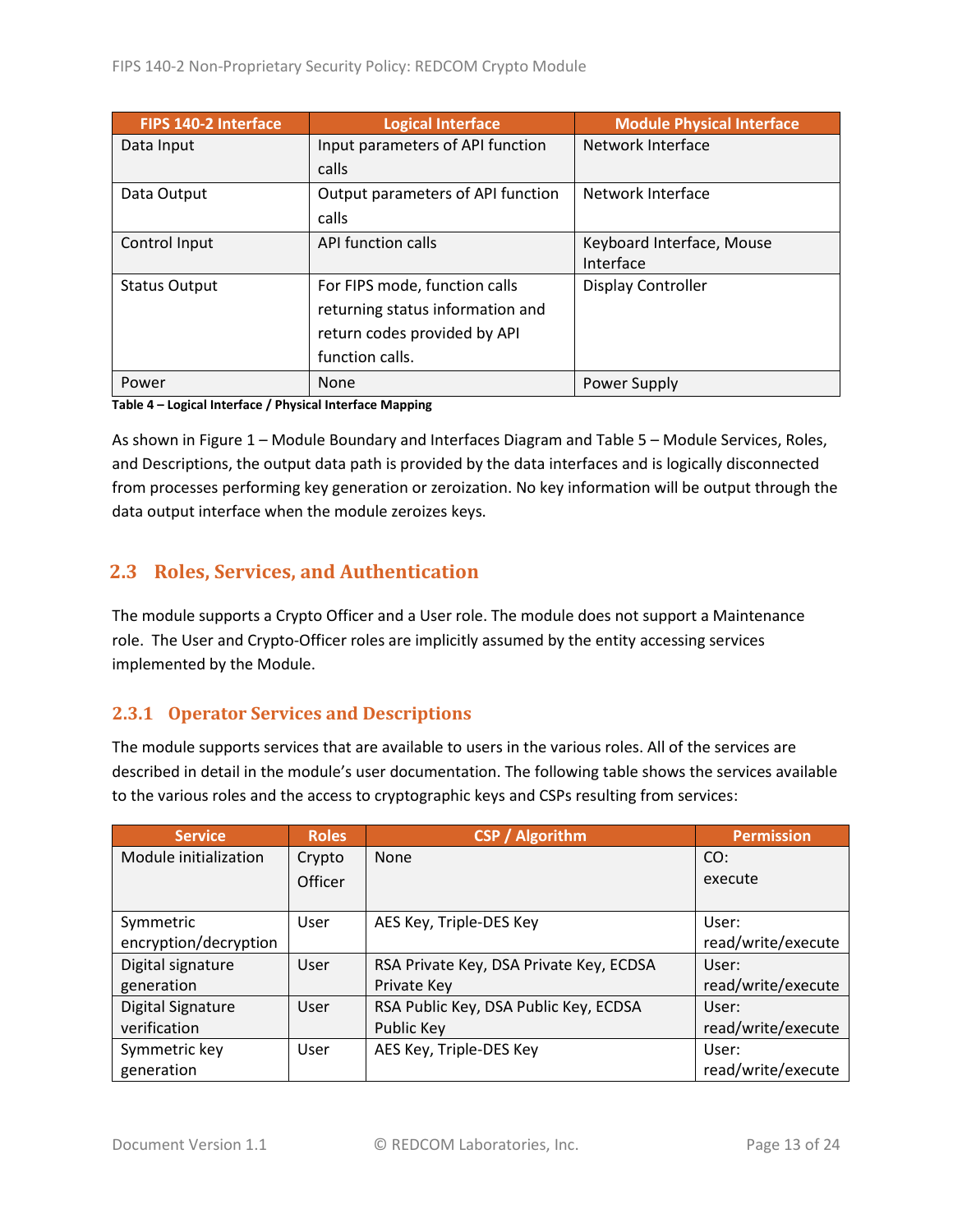| <b>Service</b>       | <b>Roles</b> | <b>CSP</b> / Algorithm                 | <b>Permission</b>  |
|----------------------|--------------|----------------------------------------|--------------------|
| Asymmetric key       | <b>User</b>  | DSA Private Key, ECDSA Private Key     | User:              |
| generation           |              |                                        | read/write/execute |
| Keyed Hash (HMAC)    | User         | <b>HMAC Key</b>                        | User:              |
|                      |              | HMAC SHA-1, HMAC SHA-224, HMAC SHA-    | read/write/execute |
|                      |              | 256, HMAC SHA-384, HMAC SHA-512        |                    |
| Message digest (SHS) | User         | SHA-1, SHA-224, SHA-256, SHA-384, SHA- | User:              |
|                      |              | 512                                    | read/write/execute |
| Random number        | User         | DRBG Internal State, DRBG Entropy      | User:              |
| generation           |              |                                        | read/write/execute |
| Show status          | Crypto       | None                                   | User and CO:       |
|                      | Officer      |                                        | execute            |
|                      | User         |                                        |                    |
| Self test            | <b>User</b>  | None                                   | User:              |
|                      |              |                                        | read/execute       |
| Zeroize              | Crypto       | All CSPs                               | CO:                |
|                      | Officer      |                                        | read/write/execute |
|                      | User         |                                        |                    |

<span id="page-13-3"></span>**Table 5 – Module Services, Roles, and Descriptions**

The operator is required to review the sections *Approved Cryptographic Algorithms*, *Non-Approved but Allowed Cryptographic Algorithms*, *Non-Approved Cryptographic Algorithms*, and *Guidance and Secure Operation* to ensure only approved algorithms are used.

#### <span id="page-13-0"></span>**2.3.2 Operator Authentication**

As required by FIPS 140-2, there are two roles (a Crypto Officer role and User role) in the module that operators may assume. As allowed by Level 1, the module does not support authentication to access services. As such, there are no applicable authentication policies. Access control policies are implicitly defined by the services available to the roles as specified in Table 5 – Module [Services, Roles,](#page-13-3) and [Descriptions.](#page-13-3)

## <span id="page-13-1"></span>**2.4 Physical Security**

This section of requirements does not apply to this module. The module is a software-only module and does not implement any physical security mechanisms.

## <span id="page-13-2"></span>**2.5 Operational Environment**

The module operates on a general purpose computer (GPC) running a general purpose operating system (GPOS). For FIPS purposes, the module is running on this operating system in single user mode and does not require any additional configuration to meet the FIPS requirements.

The module was tested on the following platform: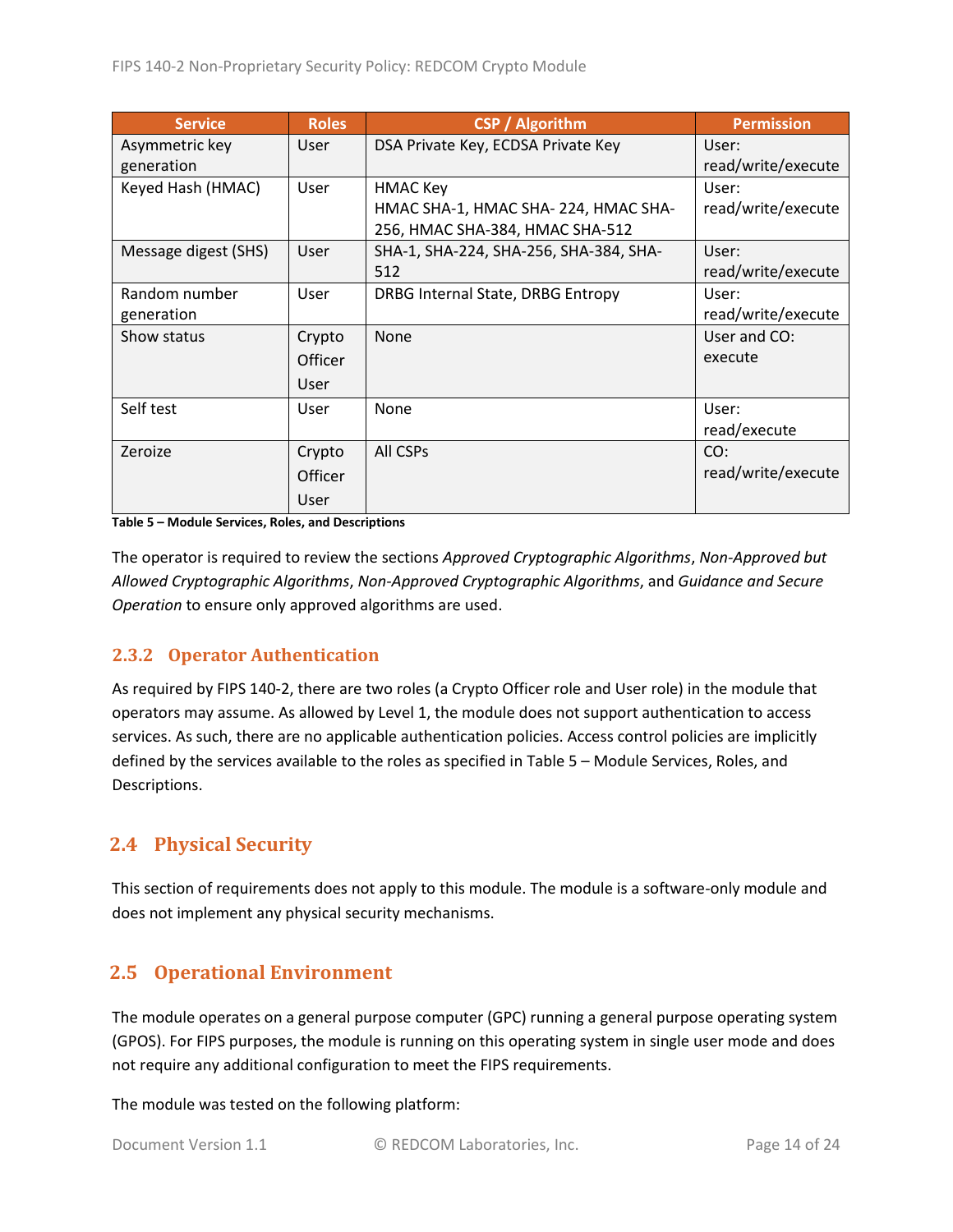• CentOS 7.3 running on a Dell Optiplex 755 with an Intel Celeron 430 processor

The cryptographic module is also supported on the following operating environments for which operational testing and algorithm testing was not performed:

• FreeBSD 12 and 13

Compliance is maintained for other versions of the respective operating system family where the binary is unchanged. No claim can be made as to the correct operation of the module or the security strengths of the generated keys when ported to an operational environment which is not listed on the validation certificate.

The GPC(s) used during testing met Federal Communications Commission (FCC) FCC Electromagnetic Interference (EMI) and Electromagnetic Compatibility (EMC) requirements for business use as defined by 47 Code of Federal Regulations, Part15, Subpart B. FIPS 140-2 validation compliance is maintained when the module is operated on other versions of the GPOS running in single user mode, assuming that the requirements outlined in NIST IG G.5 are met.

## <span id="page-14-0"></span>**2.6 Cryptographic Key Management**

| <b>Keys and CSPs</b> | <b>Storage</b><br><b>Locations</b> | <b>Storage</b><br><b>Method</b> | <b>Input</b><br><b>Method</b> | Output<br><b>Method</b> | <b>Zeroization</b> | <b>Access</b> |
|----------------------|------------------------------------|---------------------------------|-------------------------------|-------------------------|--------------------|---------------|
| AES Key (128,        | <b>RAM</b>                         | Plaintext                       | API call                      | None                    | power cycle        | CO: RWD       |
| 192, 256 bits)       |                                    |                                 | parameter                     |                         | cleanse()          |               |
|                      |                                    |                                 |                               |                         |                    | U: RWD        |
| Encrypt/Decrypt      |                                    |                                 |                               |                         |                    |               |
| operations           |                                    |                                 |                               |                         |                    |               |
| Used to generate     |                                    |                                 |                               |                         |                    |               |
| and verify MACs      |                                    |                                 |                               |                         |                    |               |
| with AES as part     |                                    |                                 |                               |                         |                    |               |
| of the CMAC          |                                    |                                 |                               |                         |                    |               |
| algorithm.           |                                    |                                 |                               |                         |                    |               |

The table below provides a complete list of Critical Security Parameters used within the module: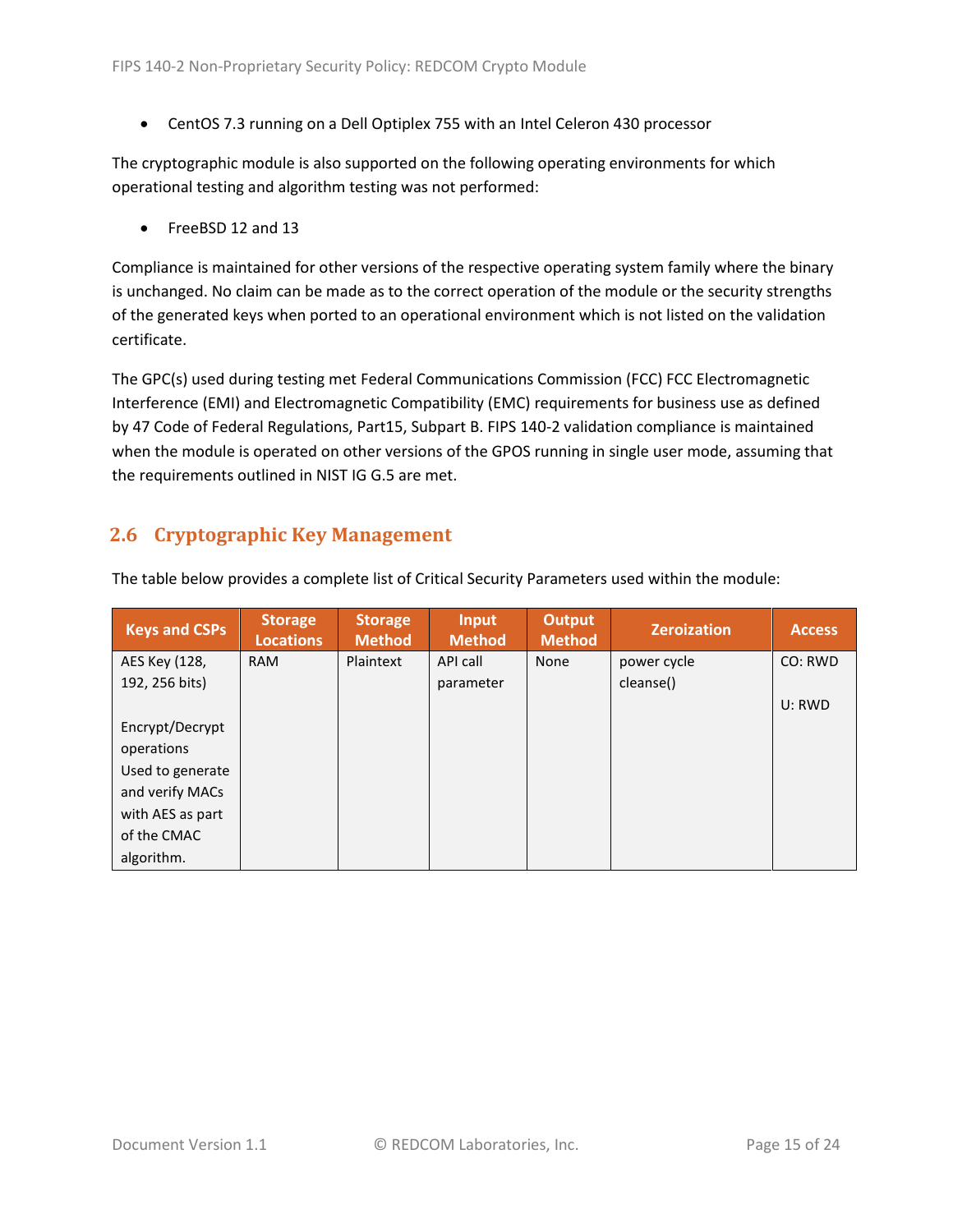| <b>Keys and CSPs</b> | <b>Storage</b><br><b>Locations</b> | <b>Storage</b><br><b>Method</b> | <b>Input</b><br><b>Method</b> | <b>Output</b><br><b>Method</b> | <b>Zeroization</b> | <b>Access</b> |
|----------------------|------------------------------------|---------------------------------|-------------------------------|--------------------------------|--------------------|---------------|
| Triple-DES Key       | <b>RAM</b>                         | Plaintext                       | API call                      | None                           | power cycle        | CO: RWD       |
| (168 bits)           |                                    |                                 | parameter                     |                                | cleanse()          |               |
|                      |                                    |                                 |                               |                                |                    | U: RWD        |
| Used for             |                                    |                                 |                               |                                |                    |               |
| Encrypt/Decrypt      |                                    |                                 |                               |                                |                    |               |
| operations.          |                                    |                                 |                               |                                |                    |               |
| Used for             |                                    |                                 |                               |                                |                    |               |
| generating and       |                                    |                                 |                               |                                |                    |               |
| verifying MACs       |                                    |                                 |                               |                                |                    |               |
| with Triple-DES      |                                    |                                 |                               |                                |                    |               |
| as part of the       |                                    |                                 |                               |                                |                    |               |
| CMAC algorithm.      |                                    |                                 |                               |                                |                    |               |
| RSA Public Key       | <b>RAM</b>                         | Plaintext                       | API call                      | API call                       | power cycle        | CO: RWD       |
| (1024, 1536,         |                                    |                                 | parameter                     | parameter                      | cleanse()          |               |
| 2048, 3072, 4096     |                                    |                                 |                               |                                |                    | U: RWD        |
| bits)                |                                    |                                 |                               |                                |                    |               |
|                      |                                    |                                 |                               |                                |                    |               |
| <b>RSA</b>           |                                    |                                 |                               |                                |                    |               |
| public/private       |                                    |                                 |                               |                                |                    |               |
| keys used to sign    |                                    |                                 |                               |                                |                    |               |
| and verify data.     |                                    |                                 |                               |                                |                    |               |
| RSA Private Key      | <b>RAM</b>                         | Plaintext                       | API call                      | API call                       | power cycle        | CO: RWD       |
| (2048, 3072,         |                                    |                                 | parameter                     | parameter                      | cleanse()          |               |
| 4096 bits)           |                                    |                                 |                               |                                |                    | U: RWD        |
|                      |                                    |                                 |                               |                                |                    |               |
| <b>RSA</b>           |                                    |                                 |                               |                                |                    |               |
| public/private       |                                    |                                 |                               |                                |                    |               |
| keys used to sign    |                                    |                                 |                               |                                |                    |               |
| and verify data.     |                                    |                                 |                               |                                |                    |               |
| DSA Public Key       | <b>RAM</b>                         | Plaintext                       | API call                      | <b>API call</b>                | power cycle        | CO: RWD       |
| (1024, 2048, and     |                                    |                                 | parameter                     | parameter                      | cleanse()          |               |
| 3072 bits)           |                                    |                                 |                               |                                |                    | U: RWD        |
|                      |                                    |                                 |                               |                                |                    |               |
| <b>DSA</b>           |                                    |                                 |                               |                                |                    |               |
| public/private       |                                    |                                 |                               |                                |                    |               |
| keys used to sign    |                                    |                                 |                               |                                |                    |               |
| and verify data.     |                                    |                                 |                               |                                |                    |               |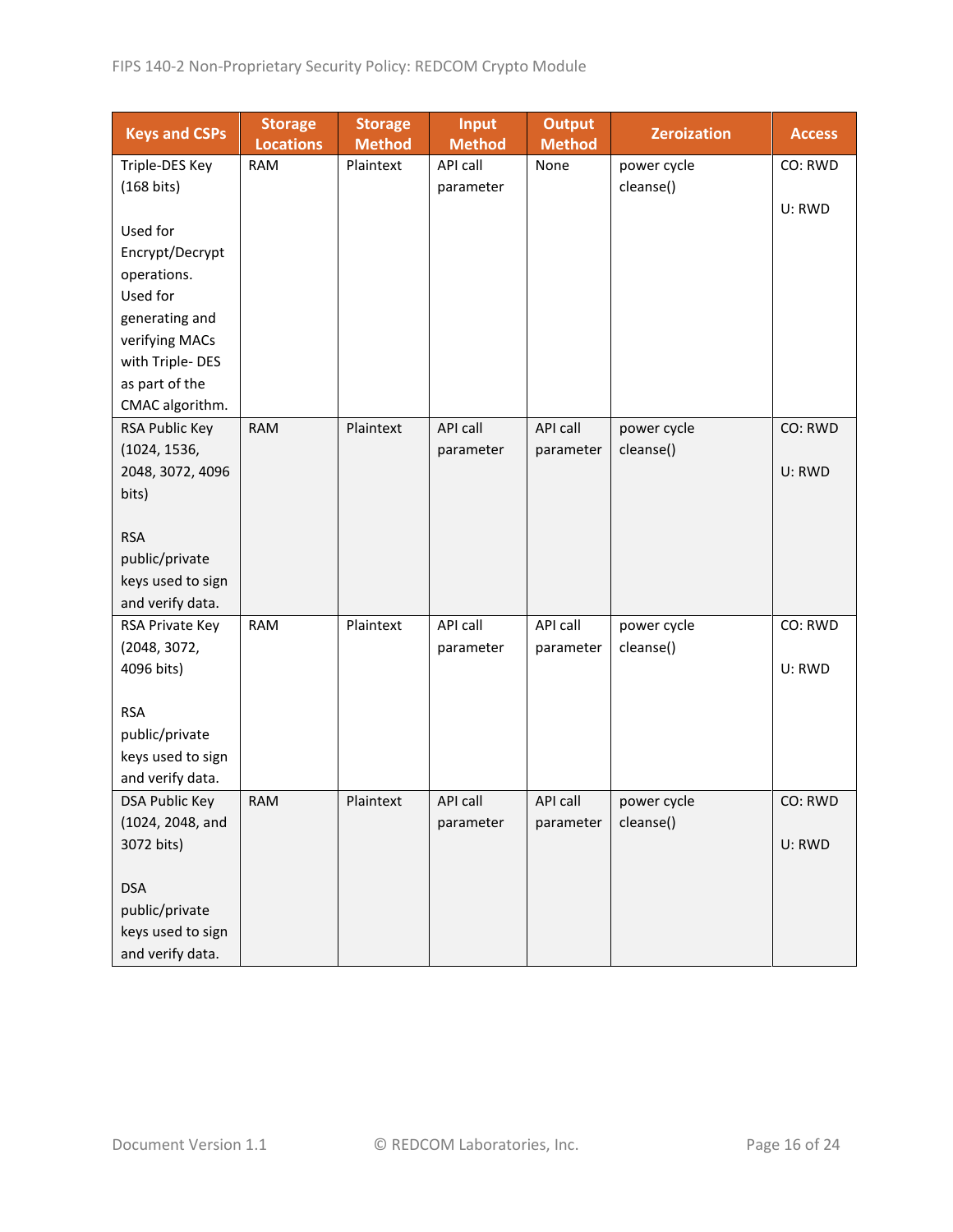| <b>Keys and CSPs</b>              | <b>Storage</b><br><b>Locations</b> | <b>Storage</b><br><b>Method</b> | <b>Input</b><br><b>Method</b> | <b>Output</b><br><b>Method</b> | <b>Zeroization</b> | <b>Access</b> |
|-----------------------------------|------------------------------------|---------------------------------|-------------------------------|--------------------------------|--------------------|---------------|
| DSA Private Key                   | <b>RAM</b>                         | Plaintext                       | API call                      | API call                       | power cycle        | CO: RWD       |
| (2048, and 3072                   |                                    |                                 | parameter                     | parameter                      | cleanse()          |               |
| bits)                             |                                    |                                 |                               |                                |                    | U: RWD        |
|                                   |                                    |                                 |                               |                                |                    |               |
| <b>DSA</b>                        |                                    |                                 |                               |                                |                    |               |
| public/private                    |                                    |                                 |                               |                                |                    |               |
| keys used to sign                 |                                    |                                 |                               |                                |                    |               |
| and verify data.                  |                                    |                                 |                               |                                |                    |               |
| НМАС Кеу (≥ 112                   | <b>RAM</b>                         | Plaintext                       | API call                      | API call                       | power cycle        | CO: RWD       |
| bits)                             |                                    |                                 | parameter                     | parameter                      | cleanse()          |               |
|                                   |                                    |                                 |                               |                                |                    | U: RWD        |
| HMAC keys used                    |                                    |                                 |                               |                                |                    |               |
| to generate and<br>verify MACs on |                                    |                                 |                               |                                |                    |               |
| data.                             |                                    |                                 |                               |                                |                    |               |
| <b>Integrity Key</b>              | Module                             | Plaintext                       | None                          | None                           | None               | CO: RWD       |
|                                   | Binary                             |                                 |                               |                                |                    |               |
|                                   |                                    |                                 |                               |                                |                    | U: RWD        |
| <b>ECDSA Private</b>              | <b>RAM</b>                         | Plaintext                       | API call                      | API call                       | power cycle        | CO: RWD       |
| Key (PKG: Curves                  |                                    |                                 | parameter                     | parameter                      | cleanse()          |               |
| (P-224, P-256, P-                 |                                    |                                 |                               |                                |                    | U: RWD        |
| 384, P-521, K-                    |                                    |                                 |                               |                                |                    |               |
| 233, K-283, K-                    |                                    |                                 |                               |                                |                    |               |
| 409, K-571, B-                    |                                    |                                 |                               |                                |                    |               |
| 233, B-283, B-                    |                                    |                                 |                               |                                |                    |               |
| 409 & B-571)                      |                                    |                                 |                               |                                |                    |               |
| PKV: Curves All                   |                                    |                                 |                               |                                |                    |               |
| <b>P, K &amp; B</b>               |                                    |                                 |                               |                                |                    |               |
|                                   |                                    |                                 |                               |                                |                    |               |
| <b>ECDSA</b>                      |                                    |                                 |                               |                                |                    |               |
| public/private                    |                                    |                                 |                               |                                |                    |               |
| keys used to sign                 |                                    |                                 |                               |                                |                    |               |
| and verify data.                  |                                    |                                 |                               |                                |                    |               |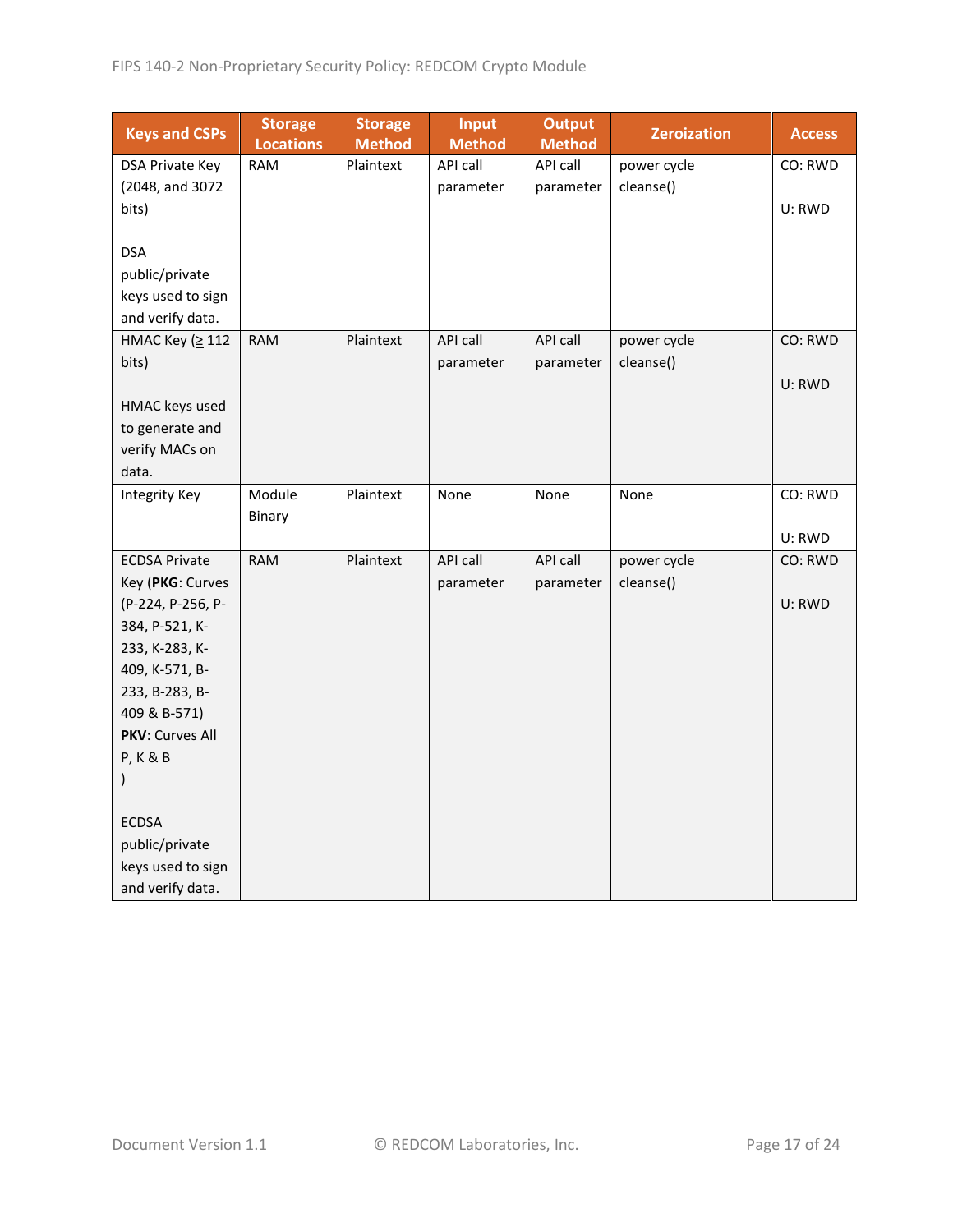| <b>Keys and CSPs</b>                   | <b>Storage</b><br><b>Locations</b> | <b>Storage</b><br><b>Method</b> | Input<br><b>Method</b> | <b>Output</b><br><b>Method</b> | <b>Zeroization</b>       | <b>Access</b> |
|----------------------------------------|------------------------------------|---------------------------------|------------------------|--------------------------------|--------------------------|---------------|
| <b>ECDSA Public Key</b>                | <b>RAM</b>                         | Plaintext                       | API call               | API call                       | power cycle              | CO: RWD       |
| (PKG: Curves (P-                       |                                    |                                 | parameter              | parameter                      | cleanse()                |               |
| 224, P-256, P-                         |                                    |                                 |                        |                                |                          | U: RWD        |
| 384, P-521, K-                         |                                    |                                 |                        |                                |                          |               |
| 233, K-283, K-                         |                                    |                                 |                        |                                |                          |               |
| 409, K-571, B-                         |                                    |                                 |                        |                                |                          |               |
| 233, B-283, B-                         |                                    |                                 |                        |                                |                          |               |
| 409 & B-571)                           |                                    |                                 |                        |                                |                          |               |
| PKV: Curves All                        |                                    |                                 |                        |                                |                          |               |
| <b>P, K &amp; B</b>                    |                                    |                                 |                        |                                |                          |               |
| $\mathcal{E}$                          |                                    |                                 |                        |                                |                          |               |
|                                        |                                    |                                 |                        |                                |                          |               |
| <b>ECDSA</b>                           |                                    |                                 |                        |                                |                          |               |
| public/private                         |                                    |                                 |                        |                                |                          |               |
| keys used to sign                      |                                    |                                 |                        |                                |                          |               |
| and verify data.                       |                                    |                                 |                        |                                |                          |               |
| <b>DRBG Internal</b>                   | <b>RAM</b>                         | Plaintext                       | None                   | None                           | power cycle              | CO: RWD       |
| state (V,C, Key                        |                                    |                                 |                        |                                | cleanse()                |               |
| value)                                 |                                    |                                 |                        |                                |                          | U: RWD        |
|                                        |                                    |                                 |                        |                                |                          |               |
| V and key are                          |                                    |                                 |                        |                                |                          |               |
| used as part of<br><b>HMAC and CTR</b> |                                    |                                 |                        |                                |                          |               |
|                                        |                                    |                                 |                        |                                |                          |               |
| DRBG process. V<br>and C are used as   |                                    |                                 |                        |                                |                          |               |
|                                        |                                    |                                 |                        |                                |                          |               |
| part of HASH                           |                                    |                                 |                        |                                |                          |               |
| DRBG process.                          | <b>RAM</b>                         | Plaintext                       | API call               |                                |                          | CO: RWD       |
| <b>DRBG Entropy</b>                    |                                    |                                 |                        | None                           | power cycle<br>cleanse() |               |
|                                        |                                    |                                 | parameter              |                                |                          | U: RWD        |
| Entropy input<br>strings used as       |                                    |                                 |                        |                                |                          |               |
|                                        |                                    |                                 |                        |                                |                          |               |
| part of the DRBG                       |                                    |                                 |                        |                                |                          |               |
| process.                               |                                    |                                 |                        |                                |                          |               |

 $R = Read$  W = Write D = Delete

#### **Table 6 – Module Keys/CSPs**

*Please note that keys can be generated by the module for the services that require those keys, but the keys will always be input via an API call.*

The application that uses the module is responsible for appropriate destruction and zeroization of the key material. The module provides functions for key allocation and destruction which overwrite the memory that is occupied by the key information with zeros before it is deallocated.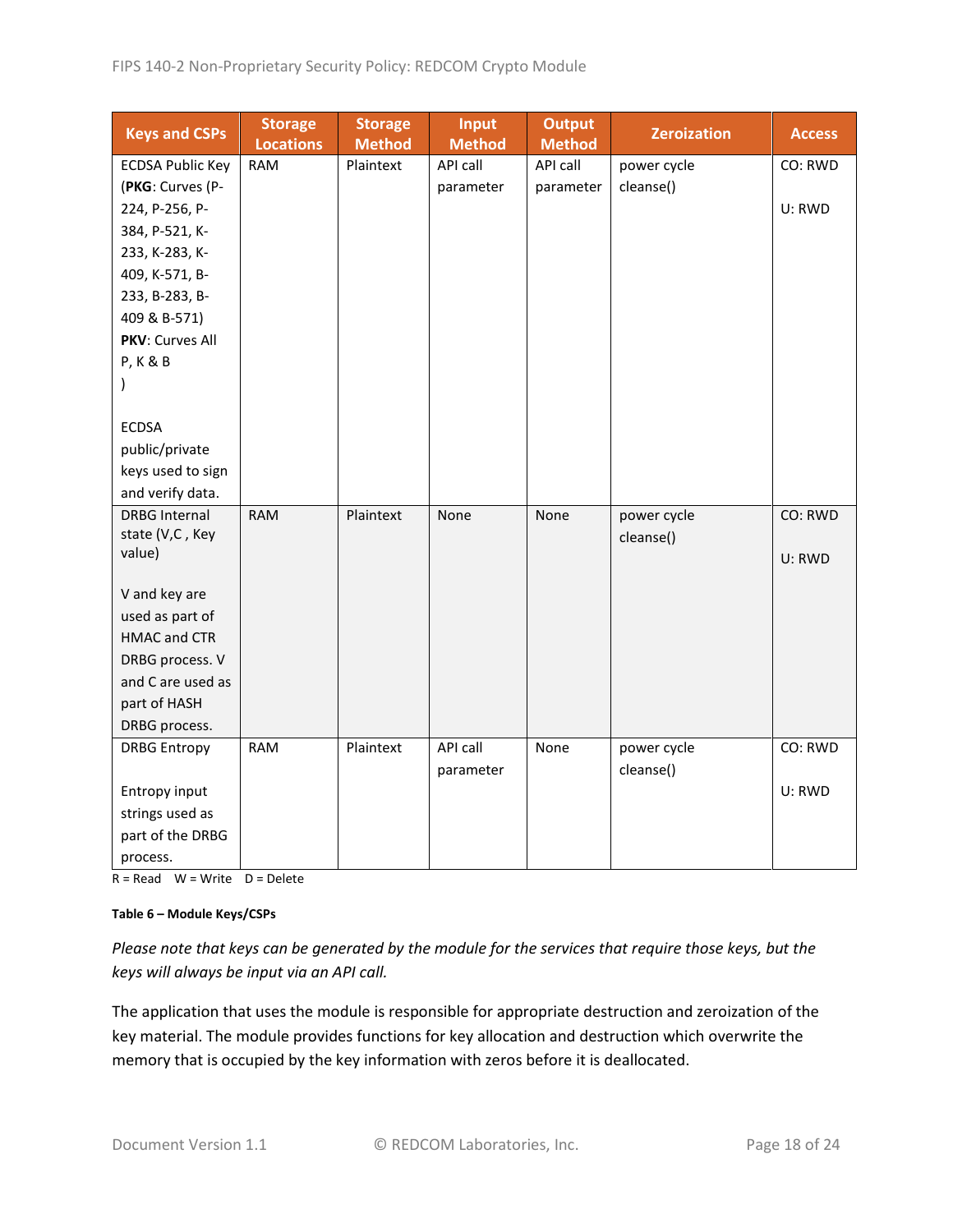#### <span id="page-18-0"></span>**2.6.1 Random Number Generation**

The module uses SP800-90A DRBGs for creation of asymmetric and symmetric keys.

The module accepts input from entropy sources external to the cryptographic boundary for use as seed material for the module's Approved DRBGs. The calling application of the module shall use entropy sources that meet the security strength required for the random bit generation mechanism as shown in NIST Special Publication 800-90A Table 2 (Hash\_DRBG, HMAC\_DRBG) and Table 3 (CTR\_DRBG). At a minimum, the entropy source shall provide at least 128-bits of entropy to the DRBG.

The module performs continual tests on the random numbers it uses to ensure that the seed input to the Approved DRBGs do not have the same value. The module also performs continual tests on the output of the Approved DRBGs to ensure that consecutive random numbers do not repeat.

In accordance with FIPS 140-2 IG D.12, the cryptographic module performs Cryptographic Key Generation (CKG) for asymmetric keys as per NIST SP 800-133rev2 (vendor affirmed). The resulting symmetric key or asymmetric seed is an unmodified output from a DRBG.

The AES GCM IV generation is in compliance with the RFC5288 and RFC5289 and shall only be used for the TLS protocol version 1.2 to be compliant with [FIPS140-2 IG] IG A.5, provision 1 ("TLS protocol IV generation"); thus, the module is compliant with [SP800-52].

## <span id="page-18-1"></span>**2.6.2 Key/Critical Security Parameter (CSP) Authorized Access and Use by Role and Service/Function**

An authorized application as user (the User role) has access to all key data generated during the operation of the module.

#### <span id="page-18-2"></span>**2.6.3 Key/CSP Storage**

Public and private keys are provided to the module by the calling process and are destroyed when released by the appropriate API function calls or during power cycle. The module does not perform persistent storage of keys.

#### <span id="page-18-3"></span>**2.6.4 Key/CSP Zeroization**

The application is responsible for calling the appropriate destruction functions from the API. The destruction functions then overwrite the memory occupied by keys with zeros and deallocates the memory. This occurs during process termination / power cycle. Keys are immediately zeroized upon deallocation, which sufficiently protects the CSPs from compromise.

#### <span id="page-18-4"></span>**2.7 Self-Tests**

FIPS 140-2 requires that the module perform self tests to ensure the integrity of the module and the correctness of the cryptographic functionality at start up. In addition some functions require continuous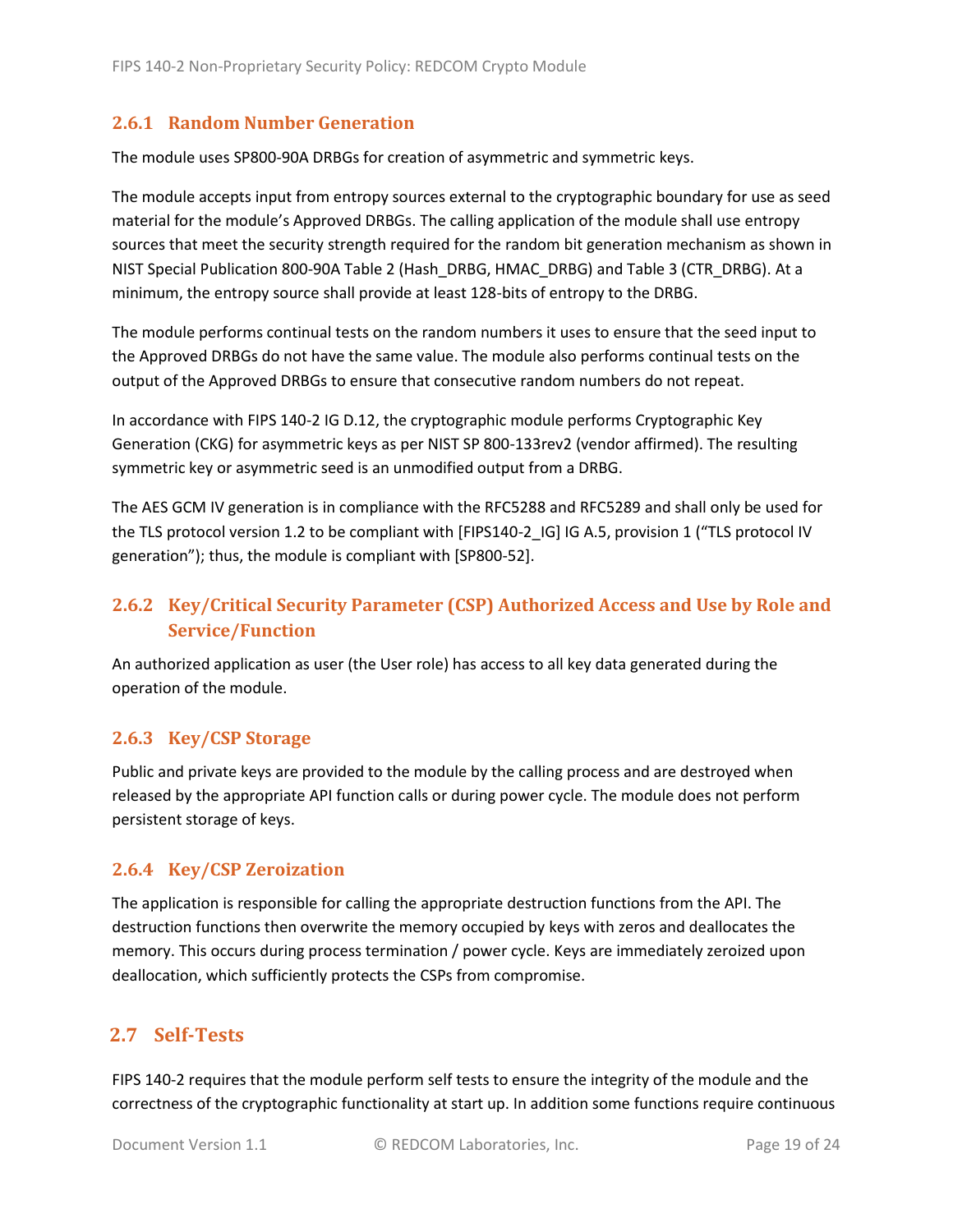verification of function, such as the random number generator. All of these tests are listed and described in this section. In the event of a self-test error, the module will log the error and will halt. The module must be initialized into memory to resume function.

The following sections discuss the module's self-tests in more detail.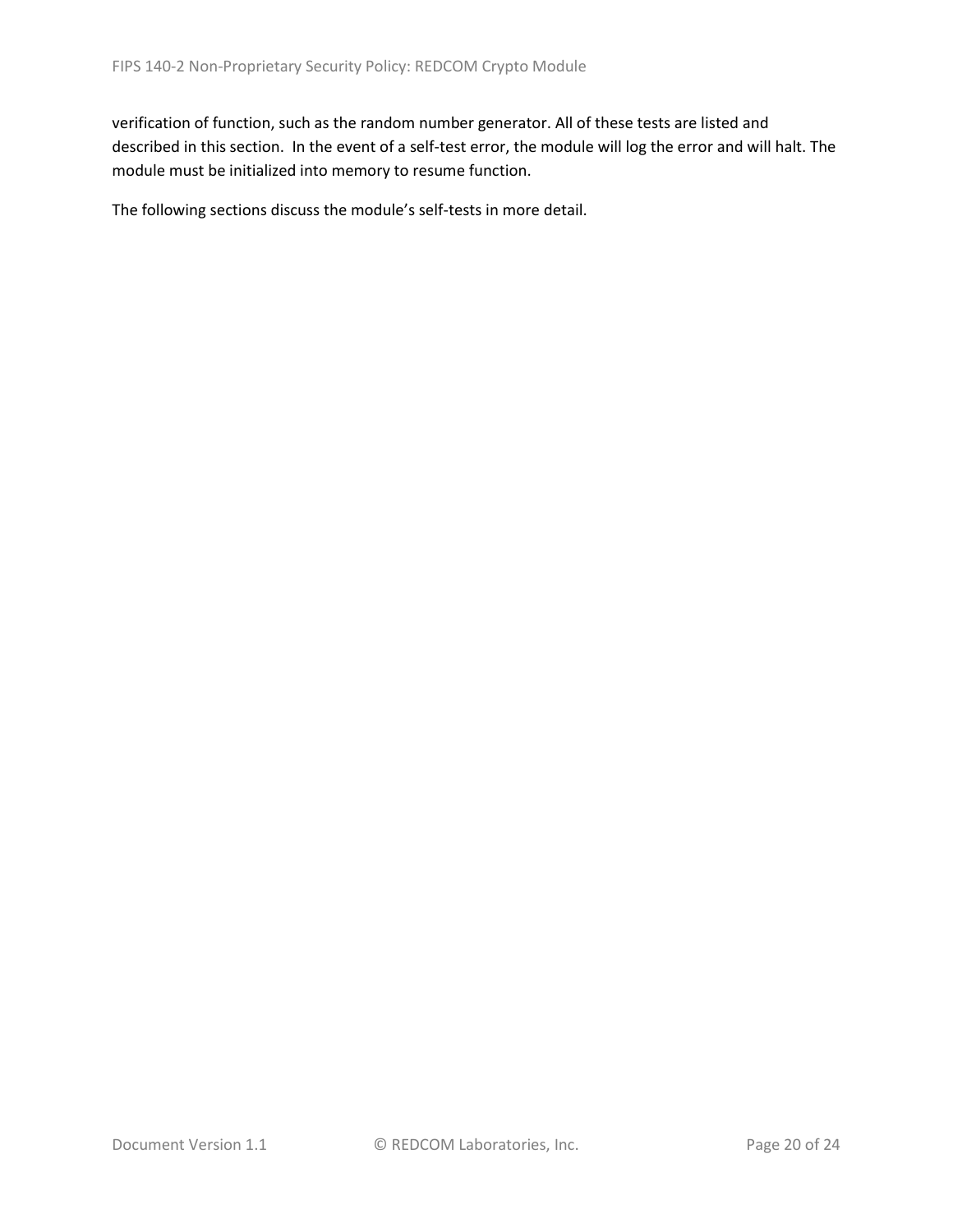## <span id="page-20-0"></span>**2.7.1 Power-On Self-Tests**

Power-on self-tests are executed automatically when the module is loaded into memory. The module verifies the integrity of the runtime executable using a HMAC-SHA1 digest computed at build time. If the fingerprints match, the power-up self-tests are then performed. If the power-up self-tests are successful, a flag is set to indicate the module is in FIPS mode (the operator is still required to follow the guidance in Section 3 to ensure the module is running in FIPS-approved mode of operation).

| <b>TYPE</b>                     | <b>DETAIL</b>                                                |  |  |  |
|---------------------------------|--------------------------------------------------------------|--|--|--|
| Software Integrity Check        | HMAC-SHA1 on all module components                           |  |  |  |
| Known Answer Tests <sup>1</sup> | AES ECB mode encrypt/decrypt 128-bit key length<br>$\bullet$ |  |  |  |
|                                 | AES CCM mode encrypt/decrypt 192-bit key length              |  |  |  |
|                                 | AES GCM mode encrypt/decrypt 256-bit key length              |  |  |  |
|                                 | AES CMAC CBC mode, encrypt/decrypt with 128,                 |  |  |  |
|                                 | 192, 256-bit key lengths                                     |  |  |  |
|                                 | $SHA-1$                                                      |  |  |  |
|                                 | HMAC-SHA1                                                    |  |  |  |
|                                 | HMAC-SHA224                                                  |  |  |  |
|                                 | HMAC-SHA256                                                  |  |  |  |
|                                 | HMAC-SHA384                                                  |  |  |  |
|                                 | HMAC-SHA512                                                  |  |  |  |
|                                 | RSA sign/verify using 2048 bit key, SHA-256, PKCS#1          |  |  |  |
|                                 | SP 800-90A DRBG (Hash DRBG, HMAC DRBG,                       |  |  |  |
|                                 | CTR DRBG)                                                    |  |  |  |
|                                 | Triple-DES ECB mode encrypt/decrypt 3-key                    |  |  |  |
|                                 | Triple-DES CMAC CBC mode generate/verify 3-key               |  |  |  |
| Pair-wise Consistency Tests     | DSA sign/verify using 2048 bit key, SHA-384<br>$\bullet$     |  |  |  |
|                                 | ECDSA keygen/sign/verify using P-224, K-233 and              |  |  |  |
|                                 | <b>SHA512</b>                                                |  |  |  |
|                                 | RSA (legacy test)                                            |  |  |  |

**Table 7 – Power-On Self-Tests**

Input, output, and cryptographic functions cannot be performed while the Module is in a self-test or error state because the module is single-threaded and will not return to the calling application until the power-up self tests are complete. If the power-up self tests fail, subsequent calls to the module will also fail - thus no further cryptographic operations are possible.

The Module performs power-up self-tests automatically during loading of the module by making use of default entry point (DEP) and no operator intervention is required.

<sup>1</sup> Note that all SHA-X KATs are tested as part of the respective HMAC SHA-X KAT. SHA-1 is also tested independently.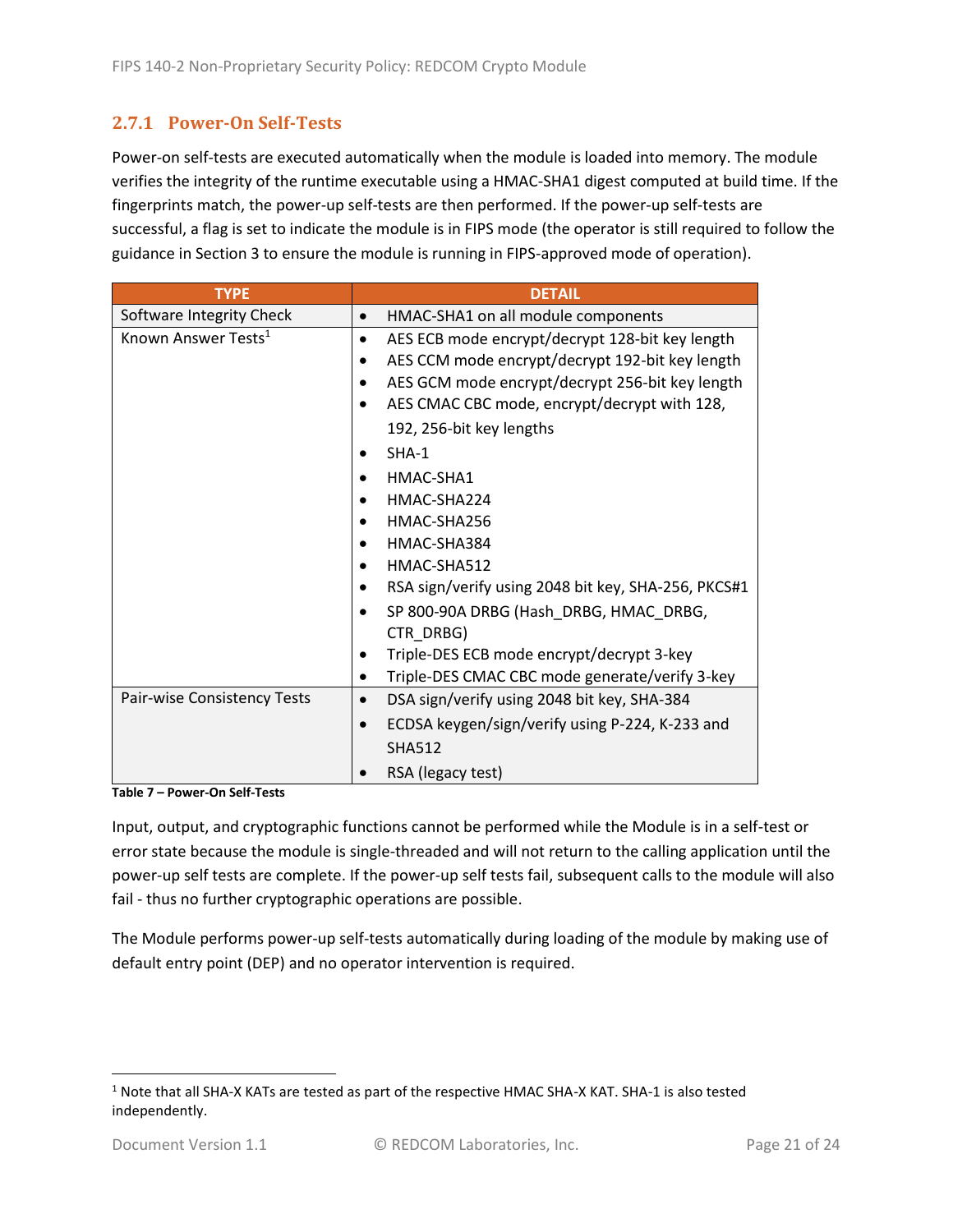#### <span id="page-21-0"></span>**2.7.2 Conditional Self-Tests**

The module implements the following conditional self-tests upon key generation, or random number generation (respectively):

| <b>TYPE</b>                 | <b>DETAIL</b>                                                                                         |
|-----------------------------|-------------------------------------------------------------------------------------------------------|
| Pair-wise Consistency Tests | <b>DSA</b>                                                                                            |
|                             | RSA (legacy test not run in FIPS mode)                                                                |
|                             | <b>ECDSA</b>                                                                                          |
| <b>Continuous RNG Tests</b> | Performed on all Approved DRBGs, the non-<br>approved X9.31 RNG, and the non-approved<br>DUAL EC DRBG |
|                             | Please note the DRBG is Tested as required by [SP800-<br>90A] Section 11                              |

**Table 8 – Conditional Self-Tests**

## <span id="page-21-1"></span>**2.7.3 Cryptographic Function**

The module verifies the integrity of the runtime executable using a HMAC-SHA1 digest which is computed at build time. If this computed HMAC-SHA1 digest matches the stored, known digest, then the power-up self-test (consisting of the algorithm-specific Pairwise Consistency and Known Answer tests) is performed. If any component of the power-up self-test fails, an internal global error flag is set to prevent subsequent invocation of any cryptographic function calls. Any such power-up self test failure is a hard error that can only be recovered by reinstalling the module<sup>2</sup>. The power-up self-tests may be performed at any time by reloading the module.

No operator intervention is required during the running of the self-tests.

## <span id="page-21-2"></span>**2.8 Mitigation of Other Attacks**

The Module does not contain additional security mechanisms beyond the requirements for FIPS 140-2 Level 1 cryptographic modules.

 $2$  The initialization function could be re-invoked but such re-invocation does not provide a means from recovering from an integrity test or known answer test failure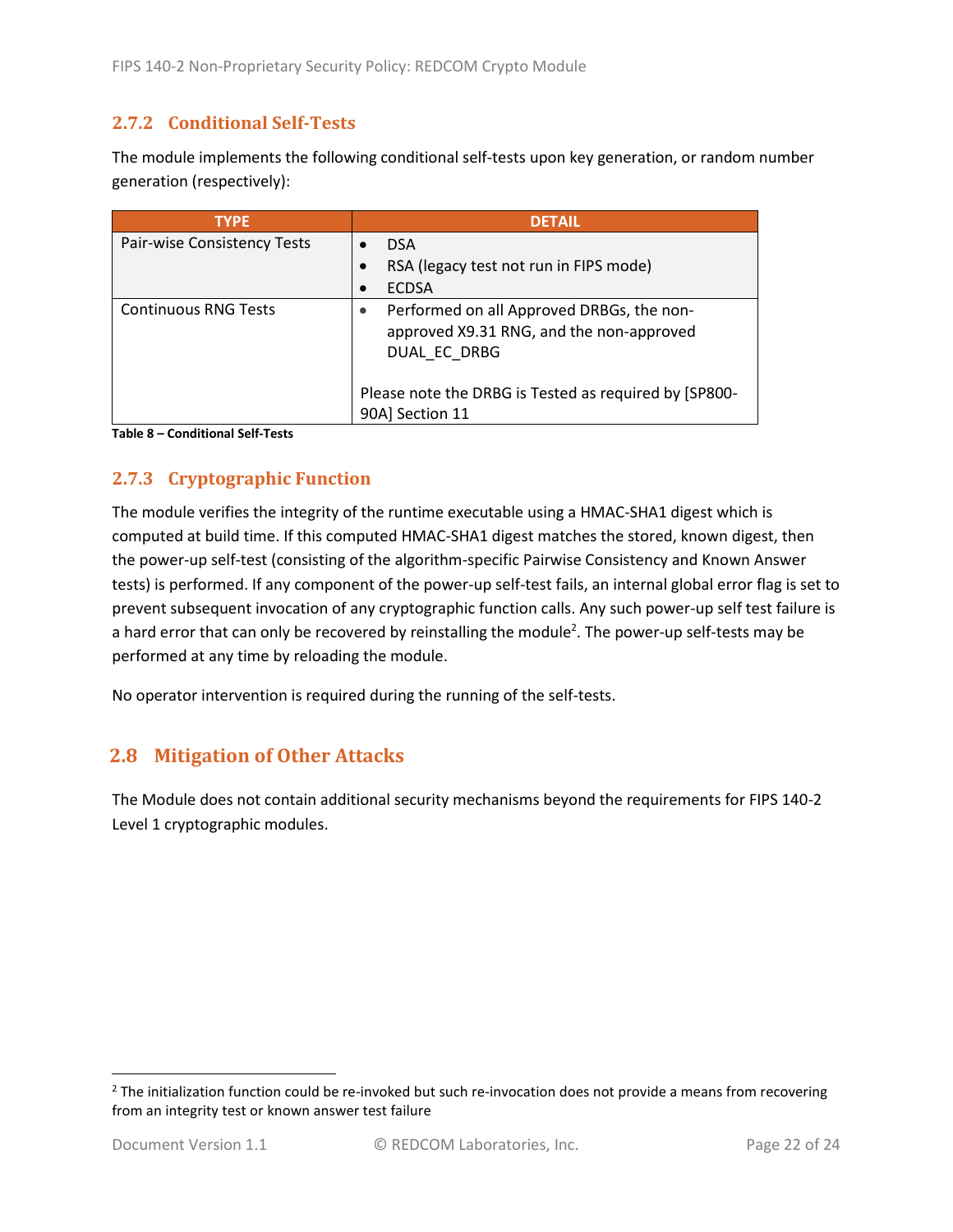## <span id="page-22-0"></span>**3 Guidance and Secure Operation**

## <span id="page-22-1"></span>**3.1 Crypto Officer Guidance**

#### <span id="page-22-2"></span>**3.1.1 Software Installation**

The module is provided directly to solution developers and is not available for direct download to the general public. The module and its host application are to be installed on an operating system specified in Section [2.5](#page-13-2) or one where portability is maintained.

#### <span id="page-22-3"></span>**3.1.2 Additional Rules of Operation**

- 1. The writable memory areas of the module (data and stack segments) are accessible only by the application so that the operating system is in "single user" mode, i.e. only the application has access to that instance of the module.
- 2. The operating system is responsible for multitasking operations so that other processes cannot access the address space of the process containing the module.

#### <span id="page-22-4"></span>**3.2 User Guidance**

#### <span id="page-22-5"></span>**3.2.1 General Guidance**

The module is not distributed as a standalone library and is only used in conjunction with the solution.

The end user of the operating system is also responsible for zeroizing CSPs via wipe/secure delete procedures.

If the module power is lost and restored, the calling application must ensure that any AES-GCM keys used for encryption or decryption are redistributed.

The counter portion of the IV is set by the module within its cryptographic boundary. When the IV exhausts the maximum number of possible values for a given session key, the first party to encounter this condition shall trigger a handshake to establish a new encryption key in accordance with RFC 5246.

The AES GCM IV generation is in compliance with the RFC5288 and RFC5289 and shall only be used for the TLS protocol version 1.2 to be compliant with [FIPS140-2 IG] IG A.5, provision 1 ("TLS protocol IV generation"); thus, the module is compliant with [SP800-52].

In the event the nonce\_explicit part of the IV exhausts the maximum number of possible values for a given session key, either party (the client or the server) that encounters this condition shall trigger a handshake to establish a new encryption key.